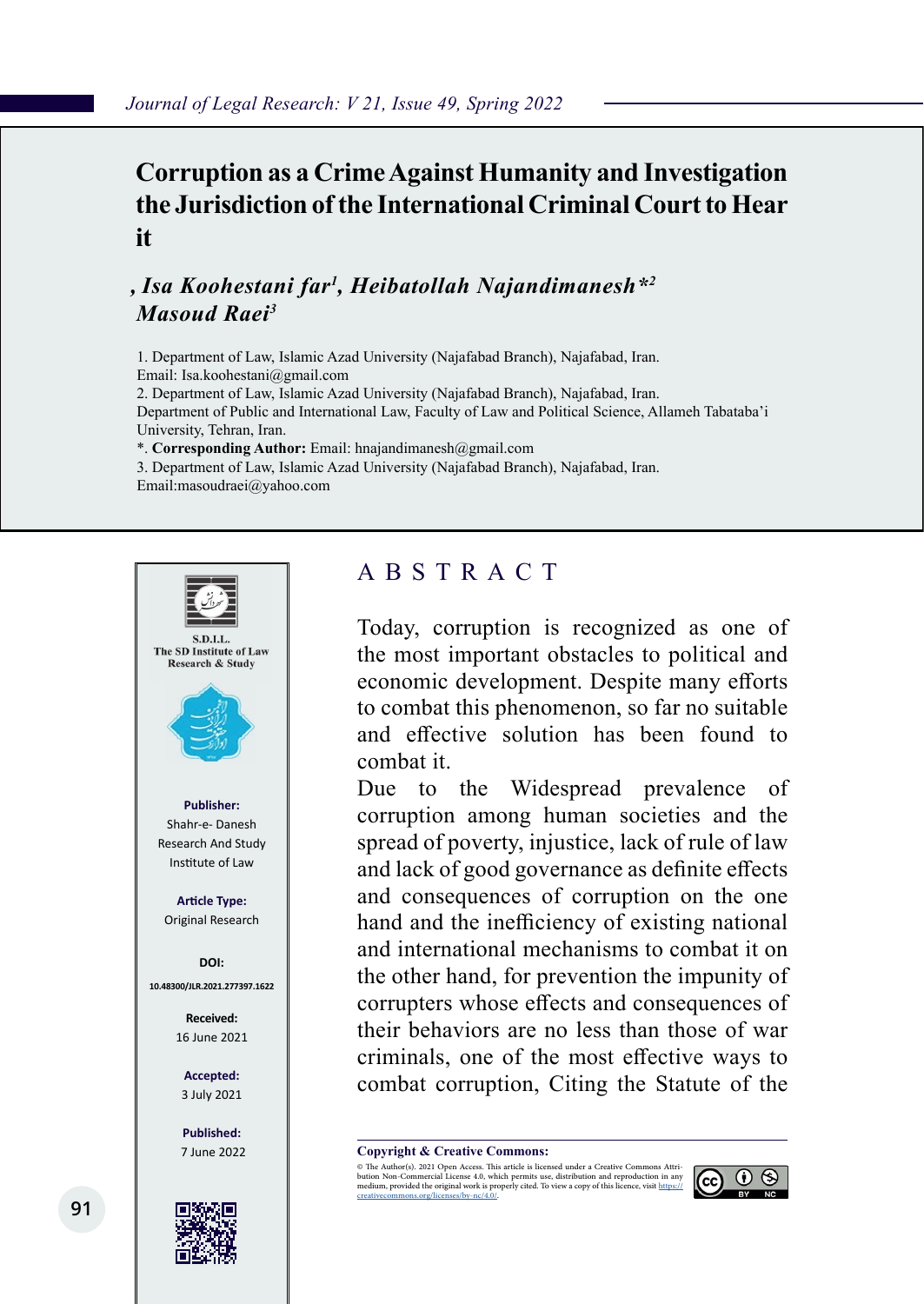ICC and extending its jurisdiction over this crime.

The existence of many commonalities between corruption and crimes against humanity, as well as attention to some articles of the Statute, indicate that at the time of drafting it, Consciously used phrases that will cover any crime that may occur in the future and affect humanity conscience, but it is not on the list of crimes against humanity.

By this means would compensate a legal vacuum in the punishment of newfound

Crimes such as corruption Which have been formed as a result of new social requirements and relations and have the same effects and consequences as the other crimes mentioned in the article 7 of the statute. **Keywords:** Corruption, Crime Against Humanity, International Criminal Court, Jurisdiction.

**Funding:** The author(s) received no financial support (funding, grants, sponsorship) for the research, authorship, and/or publication of this article.

#### **Author contributions:**

Isa Kouhestanifar: Conceptualization, Methodology, Formal analysis, Investigation, Resources, Writing - Original Draft, Writing - Review & Editing.

Heybatollah Najhandimanesh: Conceptualization, Methodology, Validation, Data Curation, Supervision, Project administration.

Masoud Raei: Conceptualization, Methodology, Data Curation, Supervision.

**Competing interests:** The authors declare that they have no competing interests.

#### **: Citation**

**Koohestani far, Isa Heibatollah Najandimanesh & Masoud Raei. "Corruption as a crime against humanity and investigation the jurisdiction of the International Criminal Court to hear it" Journal of Legal Research 21, no. 49 (June 7, 2022): 91-118.**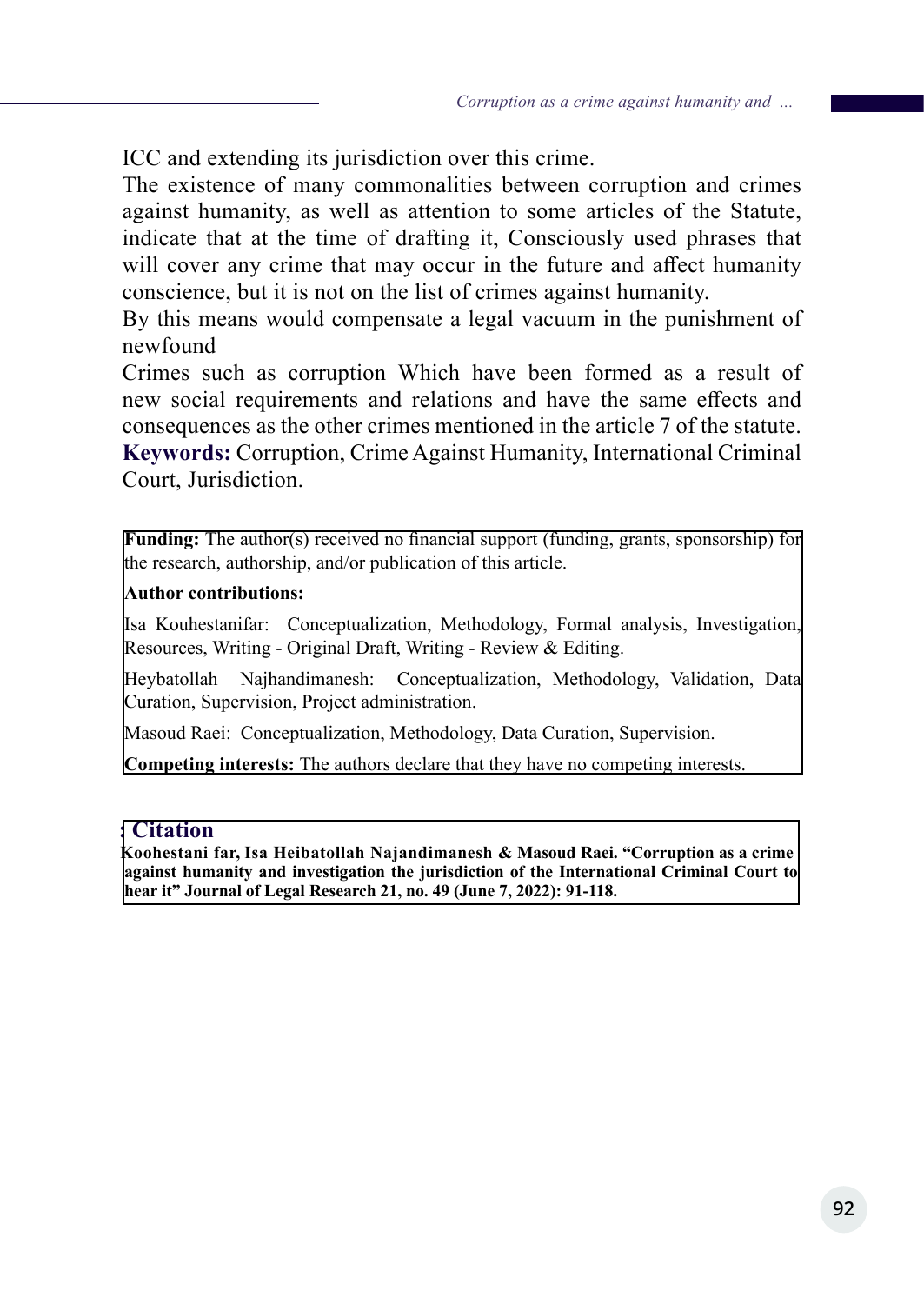#### Extended Abstract

Today, corruption is recognized as one of the most important obstacles to political and economic development, So that the World Bank has identified corruption as the biggest obstacle to economic and political development. According to studies, corruption after war has had the most negative effects on human societies. Despite many efforts to combat this phenomenon, so far no suitable and effective solution has been found. Although conclusion of multilateral international treaties such as Palermo and Merida conventions to combat corruption, and establishing international organizations and regional bodies for this purpose; are a promising point in fighting against corruption, but due to the nature of grand corruption, which is generally committed by high-ranking officials, its detection, documentation and prosecution is difficult. Because in many cases the accused and the judge are both sitting in the same position that such a situation makes it difficult to administer justice in this regard. Due to the Widespread prevalence of corruption among human societies and the spread of poverty, injustice, lack of rule of law and lack of good governance as definite effects and consequences of corruption on the one hand and the inefficiency of existing national and international mechanisms to combat it on the other hand, this question arises whether this crime can be included in the context of crimes against humanity, until it would be found a way toward the International Criminal Court in order to combat it.

The establishment and recent developments of the International Criminal Court have revived this hope in the hearts, that this international criminal instrument compensate the shortcomings and gaps that have occurred in the effective punishment of corruptors and the administration of criminal justice in this regard. Some articles of the Statute of ICC also reinforced this hope, because the use of general words, general references and not mentioning examples, indicating that the authors of this important international document, at the time of its drafting, paid attention to the emergence and importance of crimes such as corruption in the future, crimes that, although not explicitly within the jurisdiction of this court but the use of general words and general references and not mentioning of examples of some crimes in the Statute, It indicates to the fact that the compiler of the Statute intended to use this mechanism to create a development within the jurisdiction of the Court.

The literature governing Article 7 of the Statute reflects the fact that authors could have avoided the use of general terms, In order to get rid of the ambiguity in Statute and not to interfere with its certainty, but it seems they want to design a mechanism with regard to the higher expediency and for proper punishment and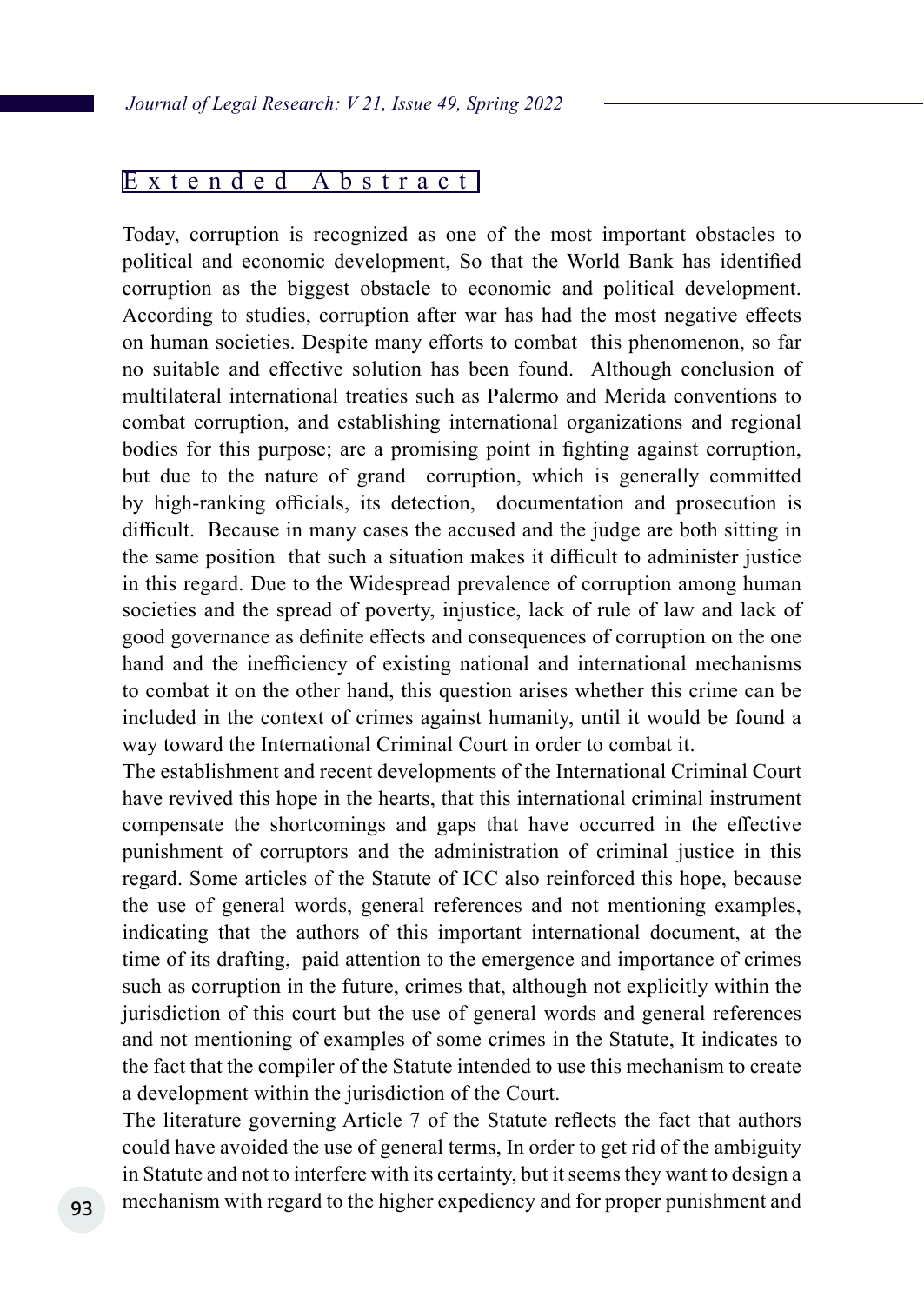prevention of impunity crimes that are equal in their effects and consequences with crimes authorized in the Statute but was not predict effective punishment for them. Many authors also have emphasized on this important point that the theory of the extension of jurisdiction of the International Criminal Court on the crime of corruption is not a purely theoretical hypothesis, but an inescapable fact in today's international relations.

The last part of paragraph one of Article 7 of the Statute of the Court which stipulate " other similar inhumane acts, intentionally committed with intent to cause great suffering or severe injury to the body or to mental or physical health", reflects the fact that the international community despite knowing the prohibition of analogy in criminal regulations and the need for legality of crimes and punishments, used the above expressions to prevent impunity for any violence that may occur and affect the human conscience but is not on the list of crimes against humanity. And by this means compensate the legal vacuum that may arise in the future due to emerging crimes which are formed as a result of new social requirements and relations and their effects and consequences are equivalent to the other cases mentioned in Article 7.

In the present article, on the one hand, by definition of crime against humanity as one of the crimes within the jurisdiction of the International Criminal Court and the explanation of its characteristics and on the other hand by defining corruption and its characteristics and then examination the commonalities of the two and with regard to the fact that the only way for combating against corruption is effective cooperation of governments but they do not have the determination to fight for various reasons, including the involvement of their leaders in committing grand corruptions, It is emphasized that one of the best ways to combat corruption and prevent the impunity of corrupt people that the effects and consequences of their behavior are in some cases no less than those of war criminals, according to the Statute of the Court, it is the extension of its jurisdiction over this crime and the use of its criminal mechanisms for this confrontation.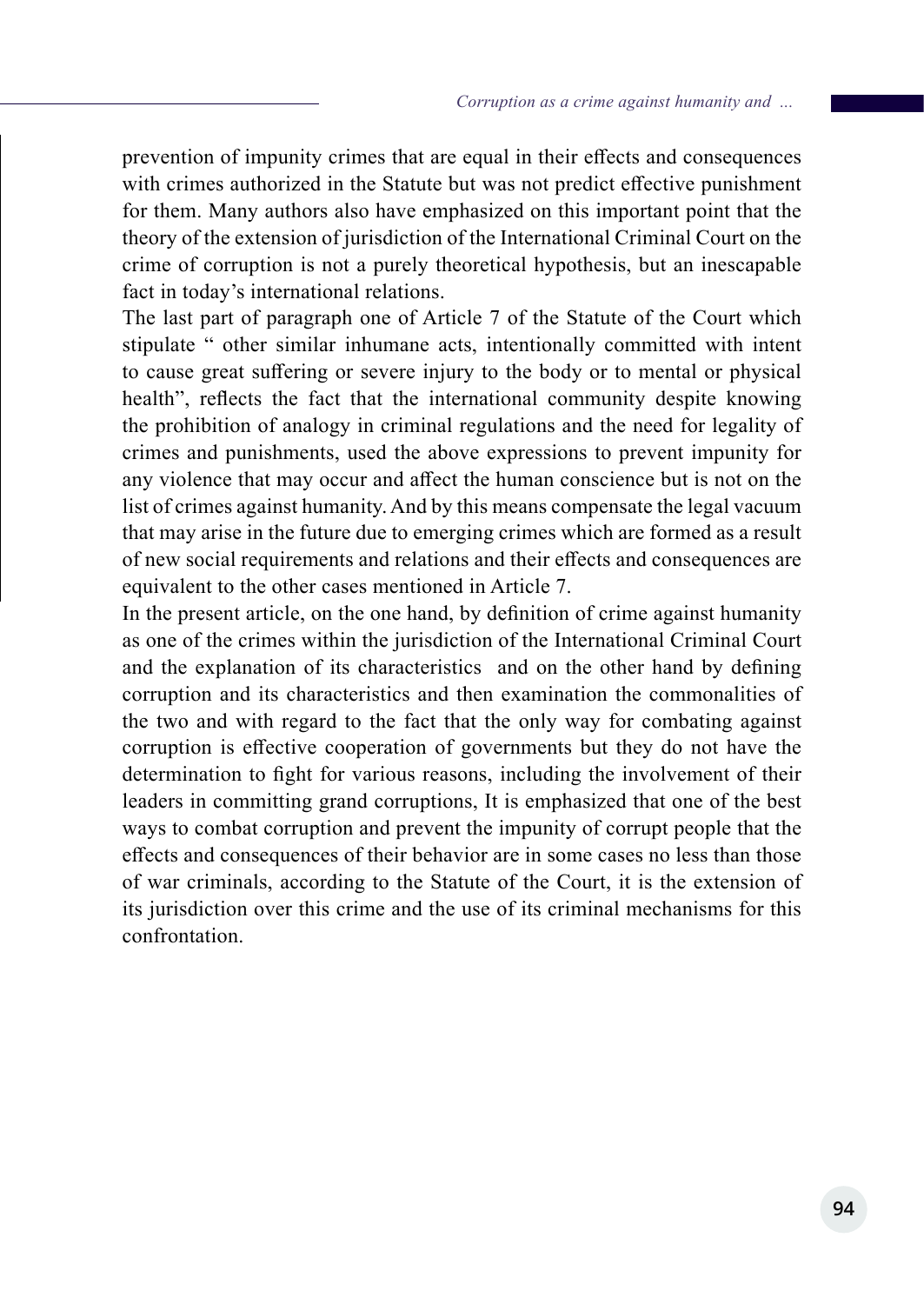# **فسـاد بـه مثابـه جنایـت علیـه بشـریت و بررسـی صالحیـت دیــوان کیفــری بینالمللــی در رســیدگی بــه آن**

عیسی کوهستانیفر **'، هیبتالله نژندی منش\*<sup>۲</sup>مسعود راعی** *"* 

.1 گروه حقوق، دانشگاه آزاد اسالمی )واحد نجفآباد(، نجفآباد، ایران. Email: Isa.koohestani@gmail.com .2 گروه حقوق، دانشگاه آزاد اسالمی)واحد نجفآباد(، نجفآباد، ایران. گروه حقوق عمومی و بینالملل، دانشکده حقوق و علوم سیاسی، دانشگاه عالمه طباطبایی، تهران، ایران. Email: hnajandimanesh@gmail.com **:مسئول نویسنده\***  .3 گروه حقوق، دانشگاه آزاد اسالمی )واحد نجفآباد(، نجفآباد، ایران. Email: masoudraei@yahoo.com



## **چکیده:**

امـروزه فسـاد بـه عنـوان یکـی از مهمتریـن موانـع توسـعه سیاسـی و اقتصــادی شــناخته شــده اســت. علیرغــم تالشهــای فــراوان، جهـت مقابلـه بـا ایـن پدیـده، تاکنـون راه حل مناسـب و مؤثـری برای مبـارزه بـا آن یافـت نشـده اسـت. بـا توجـه بـه افزایـش روزافـزون ایــن پدیــده در بیــن جوامــع انســانی و گســترش فقــر، بیعدالتــی، فقـدان حاکمیـت قانـون و نبـود حاکمیـت مطلـوب بـه عنـوان آثـار و تبعــات قطعــی فســاد از ســویی و ناکارآمــدی مکانیســمهای موجــود بـرای مقابلـه بـا فسـاد در سـطح ملـی و بینالمللـی از سـوی دیگـر، بـرای جلوگیـری از بیمجـازات مانـدن مفسـدانی کـه آثـار و تبعـات رفتارشـان در برخـی مـوارد، کمتـر از جنایتـکاران جنگـی نمیباشـند، یکــی از مؤثرتریــن راهکارهــا بــرای مقابلــه، اســتناد بــه اساســنامه دیــوان و گســترش شــمول صالحیــت آن بــر ایــن جــرم میباشــد. وجـود وجـوه مشـترک فـراوان بیـن فسـاد و جنایـت علیـه بشـریت،

کپیرایـت مقالـه در مجلـه پژوهشـهای حقوقـی نـزد نویسـنده )هـا( حفـظ مـی شـود. کلیـه مقاالتـی ـهای حقوقـی منتشـر مـی شـوند بـا دسترسـی آزاد هسـتند. مقـالات تحـت شـرایط شـوند مـی منتشـر Creative Commons Attribution Non-Commercial License 4.0 مجـوز کـه اجـازه اسـتفاده، توزیـع و تولیـد مثـل در هـر رسـانه ای را مـی دهـد، بـه شـرط آنکـه بـه مقاله اسـتناد شـود. جهـت اطالعـات بیشـتر میتوانیـد بـه صفحـه سیاسـتهای دسترسـی آزاد نشـریه مراجعـه کنیـد.

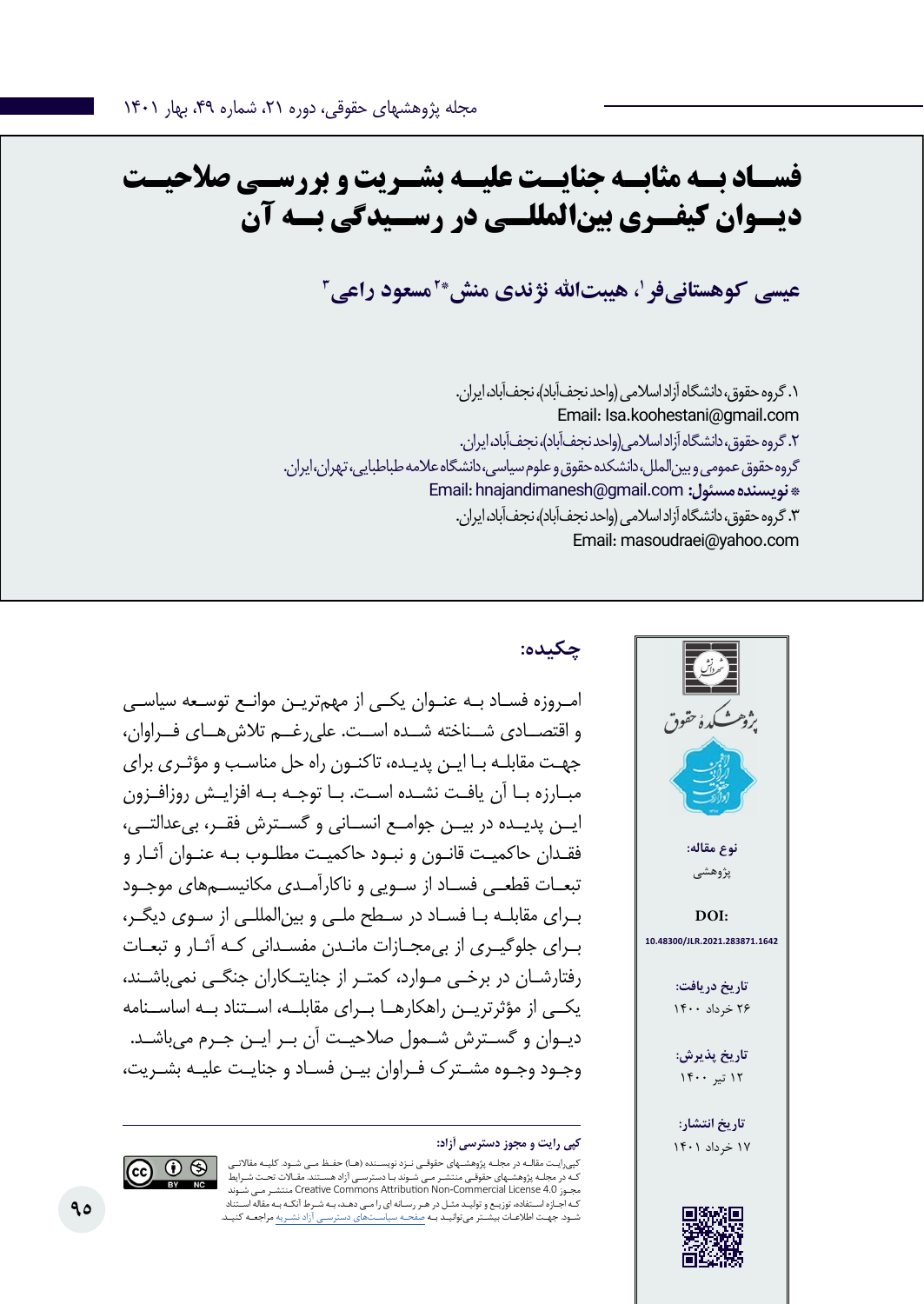همچنیــن توجــه بــه برخــی از مــواد اساســنامه حاکــی از ایــن واقعیــت اســت کــه تدوینکننــدگان اساســنامه در هنــگام تدویــن آن، از عباراتــی اســتفاده کردهانــد کــه بتواننــد هرگونــه جنایتــی کــه ممکــن اســت در آینــده رخ دهــد و وجــدان بشــری را متأثــر نمایــد ولــی در فهرســت جنایــات علیــه بشـریت نمیباشـد بیمجـازات نگذارنـد. تـا بـه ایـن وسـیله خـأ قانونـی را کـه در سـزادهی جرایـم نوظهـوری ماننـد فسـاد کـه بـر اثـر اقتضائـات و مناسـبات جدیـد اجتماعـی شـکل گرفتهانـد و آثـار و تبعاتــی همتــراز بــا ســایر جرایــم مذکــور در بنــد مــاده هفــت اساســنامه دارنــد جبــران شــود.

### **کلیدواژهها:**

فساد، جنایت علیه بشریت، دیوان کیفری بینالمللی، صالحیت.

**حامی مالی:**  این مقاله هیچ حامی مالی ندارد. **مشارکت نویسندگان:**  عیسی کوهستانی فر: مفهومسازی، روش شناسی، تحلیل، تحقیق و بررسی، منابع، نوشتن - پیشنویس اصلی - نوشتن - بررسی و ویرایش. هیبتالله نژندی،منش: مفهومسازی، روششناسی، اعتبار سنجی، نظارت بر دادهها، نظارت، مدیریت پروژه. مسعود راعی دهقی: مفهومسازی، روششناسی، نظارت بر دادهها، نظارت. **تعارض منافع:**  بنابر اظهار نویسندگان این مقاله تعارض منافع ندارد.

#### **استناددهی:**

کوهستانیفر، عیسی، هیبتالله نژندیمنش و مسعود راعی، «فساد به مثابه جنایت علیه بشریت و بررسی صلاحیت دیوان کیفری بین|لمللی در رسیدگی به آن». *مجله پژوهشهای حقوقی* ۲۱، ش. ۴۹ (۱۷ خرداد<mark>.</mark>  $(1.71)$ :  $(9 - \lambda)$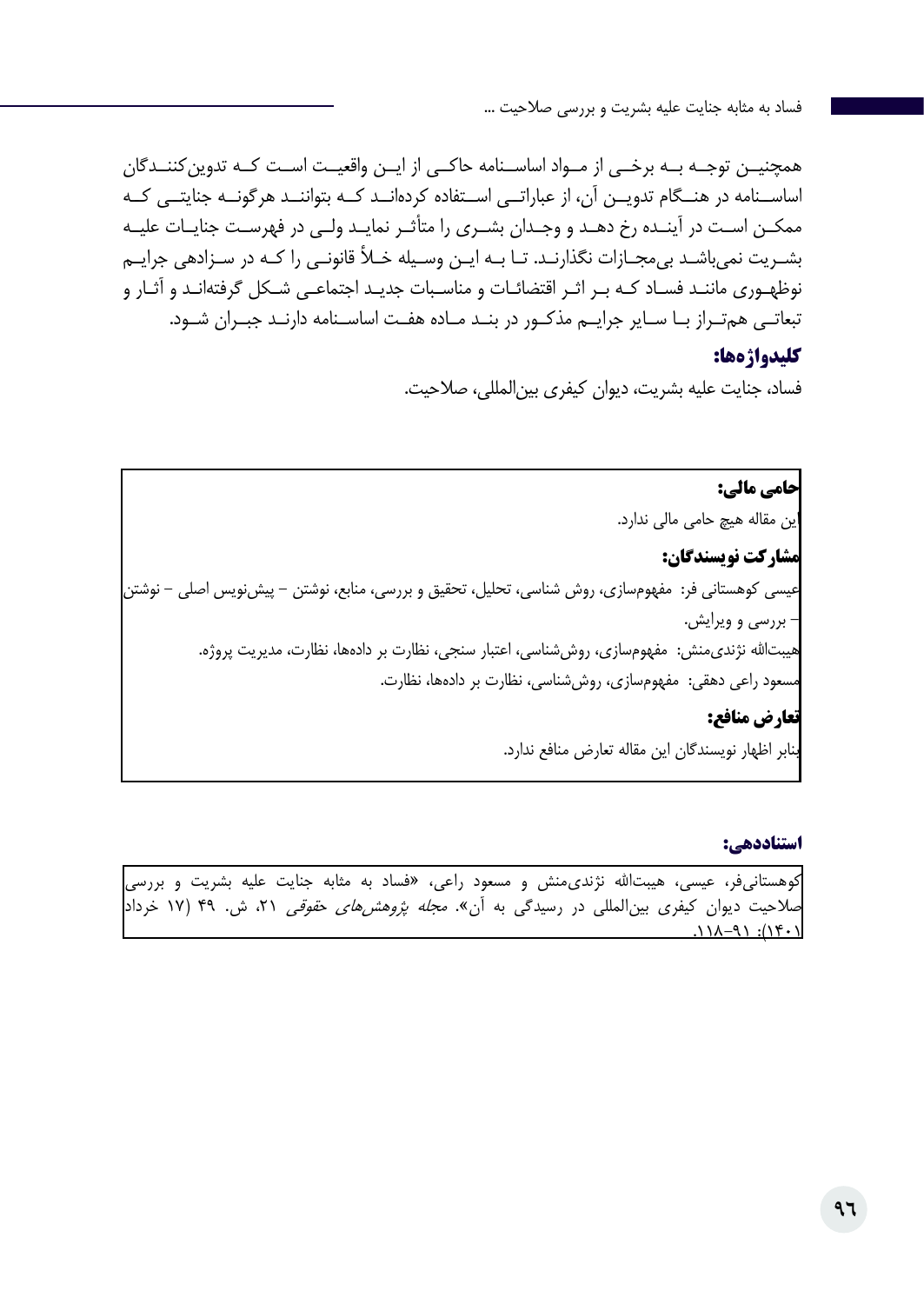**مقدمه**

امروزه موضوع فساد اهمیت فزایندهای در سطح جهان یافته است به طوری که بانک جهانی فساد را به عنوان بزرگترین مانع توسعه اقتصادی و سیاسی اعلام کرده است.' با توجه به افزایش روزافزون این پدیده در بین جوامع انسانی و گسترش فقر، بیعدالتی، فقدان «حاکمیت قانون»<sup>۲</sup> و نبود «حکمرانی مطلوب»<sup>۳</sup> به عنوان آثار و تبعات قطعی فساد از سویی و ناکارآمدی مکانیسمهای موجود برای مقابله با فساد در سطح ملی و بینالمللی از سوی دیگر، این سؤال مطرح میشود که آیا برای مقابله با فساد، میتوان این جرم را در چهارچوب جنایت علیه بشریت گنجاند تا از این طریق، مسیری را به سمت دیوان کیفری بینالمللی برای مقابله با آن یافت. بخش آخر بند یک ماده 7 اساسنامه دیوان که اشعار میدارد «سایر اعمال ضدبشری مشابه که عامدانه<sup>۴</sup> به قصد ایجاد رنج زیاد یا صدمات شدید به جسم یا به سالمت روحی یا جسمی صورت پذیرد« بیانگر این واقعیت است که جامعه بینالمللی، علیرغم علم به ممنوعیت قیاس در مقررات کیفری و لزوم قانونی بودن جرائم و مجازاتها، از عبارات فوق استفاده نموده تا »بتواند هر گونه خشونتی که ممکن است اتفاق بیفتد و وجدان بشری را متأثر نماید اما در فهرست جنایات علیه بشریت نباشد، بیمجازات نگذارد»<sup>ه</sup> و به این وسیله خأل قانونی را که ممکن است در آینده به علت بروز جرایمی نوظهور که بر اثر مقتضیات و مناسبات جدید اجتماعی شکل میگیرند و آثار و تبعات آنها، همسنگ سایر موارد مذکور در ماده 7 میباشند، جبران نماید.

بررسی نظرات در موضوع تسری صالحیت دیوان به جرم فساد، نشانگر آن است که گروهی از نویسندگان با استناد به آشکار نبودن آثار و تبعات فساد در مقایسه با جرایمی همچون نسلزدایی و یا جنایات علیه بشریت و یا با ابراز نگرانی از مداخالت سیاسی در صورت گسترش صالحیت دیوان به جرم فساد ٔ و یا با استناد به محدود بودن دامنه شمول اساسنامه دیوان کیفری بینالمللی به موضوع فساد، صرفاً در مواردی که این جرم به جریمی مانند جنایات جنگی نزدیک شود<sup>۷</sup> معتقد به گسترش صالحیت دیوان بر آن نمیباشند. در مقابل، واقعیتهای تلخ ناشی از وجود آثار فساد در جامعه، برخی

4. Intentionally.

۵. ابراهیم بیگزاده، «بررسی جنایت نسل کشی و جنایات بر ضد بشریت در اساسنامه دیوان کیفری بین|لمللی»، *مجله تحقیقات حقوقی* ۲۱ و ۲۲(۱۳۷۶)، ۹۲.

۶. هیبتالله نژندی منش، «چالش های فراروی مبارزه با فساد در حقوق بین|لمللی» در *مجموعه مقالات همایش* کن*وانسیون سازمان ملل متحد برای مبارزه با فساد به اهتمام انجمن ایرانی مطالعات سازمان ملل متحد* (تهران: بنیاد حقوقی میزان، ۱۳۹۵)، ۹۱.

7. Florian Kling, *Corruption as a Crime within the Jurisdiction of the international criminal court?* (LLM Programme: University of the Western Cape, 2013): 26.

<sup>1</sup>. Ruth V. Aguilera, "The Dark Side of Authority: Antecedents, Mechanisms, and Outcomes of Organizational Corruption", *Journal of Business Ethics*, 77(2008): 431, accessed February 2008, DOI: 10.1007/s10551-007-9358-8·

<sup>2.</sup> Rule of Law.

<sup>3.</sup> Good Governance.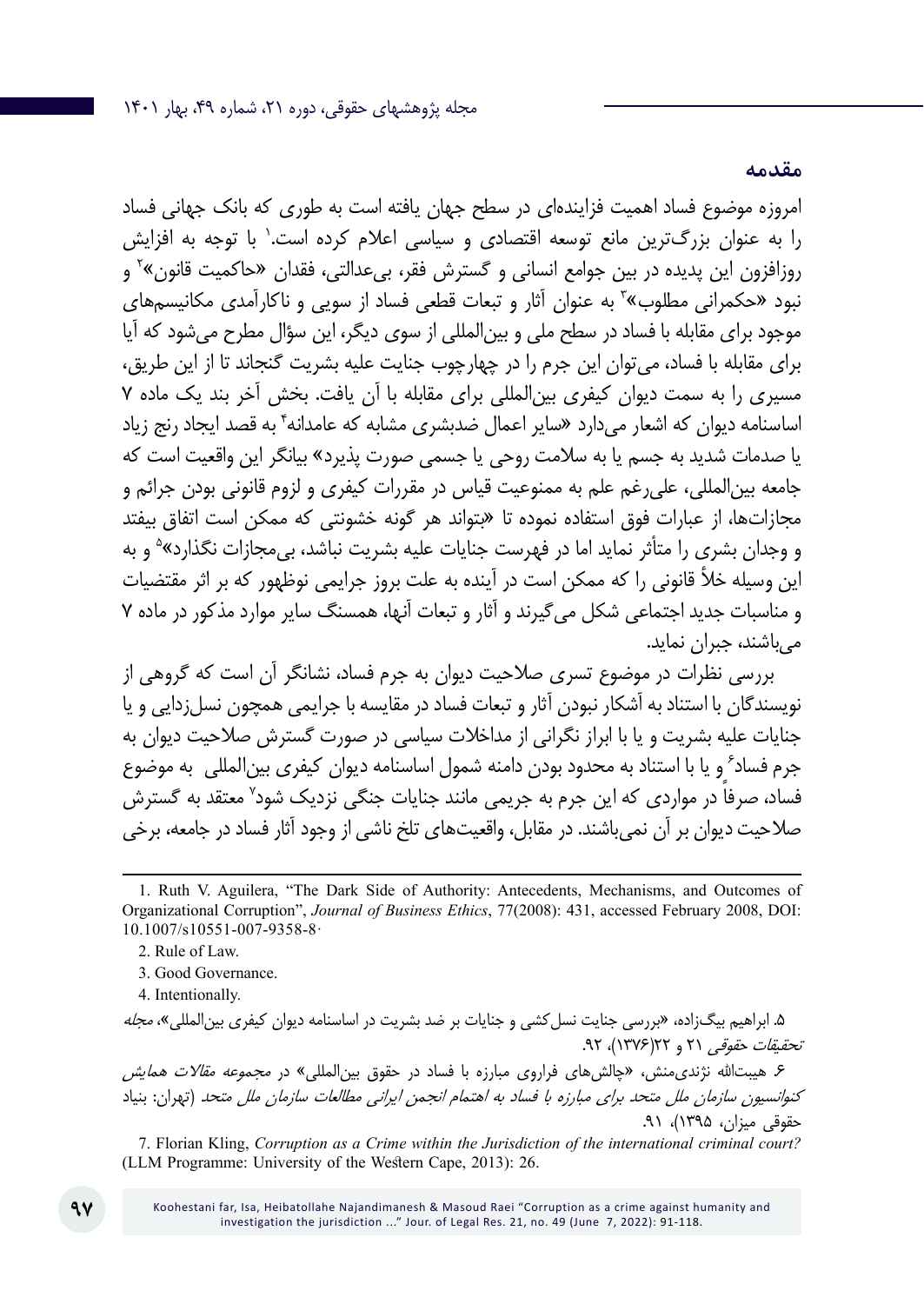از حقوقدانان را بر آن داشته تا با قرار دادن فساد در شمول صالحیت دیوان به عنوان مکانیسمی برای مبارزه با این پدیده، نظریه گسترش صالحیت دیوان کیفری بینالمللی را با استناد به اساسنامه آن که اعالم میدارد »فجیعترین جنایاتی که موجب تشویش جامعه بینالمللی میشود، نباید بدون مجازات بماند و تعقیب مؤثر مرتکبین آن جنایات باید با اتخاذ تدابیری در سطح ملی و نیز تقویت همکاری بین|لمللی تضمین گردد»^ مطرح نمایند<sup>۹</sup> و حتی برخی فراتر از این، ایده ایجاد دیوان بین|لمللی ضد فساد را مطرح نمودهاند که بیشباهت به دیوان کیفری بین|لمللی نخواهد بود و یا حتی میتواند<br>بخشی از آن دیوان باشد. ``

گروهی دیگر از نویسندگان بر این باورند که نهتنها زمان ایجاد و شکل گیری زیرساختهای الزم برای قرار گرفتن جرم فساد، در شمول صالحیت دیوان فرا رسیده است11. بلکه مؤثرترین رکن برای رسیدگی به جرایم مربوط به فساد را به دلیل منابع غنی و ساختارهای پیشرفته دیوان کیفری بین|لمللی، صرفاً در انحصار این دیوان می دانند.'`` آنها بر این باورند که اعمال غیرانسانی مطروحه در موضوع جرایم علیه بشریت، به اعمال مجرمانه بر ضد جان و یا تمامیت جسمانی محدود نمیشوند، بلکه غارت، چپاول، تخریب یا تصاحب خودسرانه اموال عمومی، ممکن است موجب رنج عظیم یا صدمه شدید به سالمت جسمی یا روانی مجنی علیه گردد و بالطبع در محدوده جرایم علیه بشریت قرار گیرد."

در مقاله حاضر به بررسی این موضوع خواهیم پرداخت که آیا فساد میتواند به عنوان جنایت علیه بشریت در دیوان کیفری بینالمللی مورد رسیدگی قرار گیرد یا خیر. در قسمت نخست مقاله به بررسی مفهوم جنایت علیه بشریت با تأکید بر بند اخیر ماده هفت اساسنامه دیوان میپردازیم و در قسمت دوم فساد و انواع آن را تعریف نموده و خصوصیات آن را مورد تجزیه و تحلیل قرار میدهیم و در قسمت سوم مقاله نیز امکان وقوع جنایت علیه بشریت با تحقق فساد را بررسی نموده و عناصر مشترک بین این دو را تحلیل خواهیم کرد. در ضمن باید به این نکته اشاره شود که در این مقاله روش تحقیق، تبیینی ـ تحلیلی و شیوه جمعآوری مطالب، اسنادی و کتابخانهای میباشد.

8. ICC Statute, Preamble.

.9 برای مطالعه بیشتر در این باره نک:

۱۳. کیتی شیایزری و کریانگ ساک*، حقوق بین الملل کیفری*، ترجمه بهنام یوسفیان (تهران: سازمان مطالعه و تدوین کتب علوم انسانی دانشگاهها، 1383(، .236

Ilias Bantekas, "Corruption as an International Crime and Crime against Humanity", *Journal of International Criminal Justice*, 4(3)(2006): 466-487; Ben Bloom, "Criminalizing Kleptocracy? The ICC as a Viable Tool in the Fight Against Grand Corruption", *American University International Law Review* 29( 3)Article3 (2014): 626-671.

<sup>10.</sup> Mark L. Wolf, "The Case for an International Anti-Corruption Court", Executive Summary, Governance Studies at Brookings, Washington, DC. (2014): 1.

<sup>11.</sup> Sonja Starr, "Extraordinary Crimes at ordinary Times, International Justice Beyond Crises Situations", *Northwestern University Law Review* 101(3)(2007): 62-63.

<sup>12.</sup> Michael Anderson, "International Money Laundering: the Need for ICC Investigative and Adjudicative Jurisdiction", *Mississippi law journal* (2013): 24.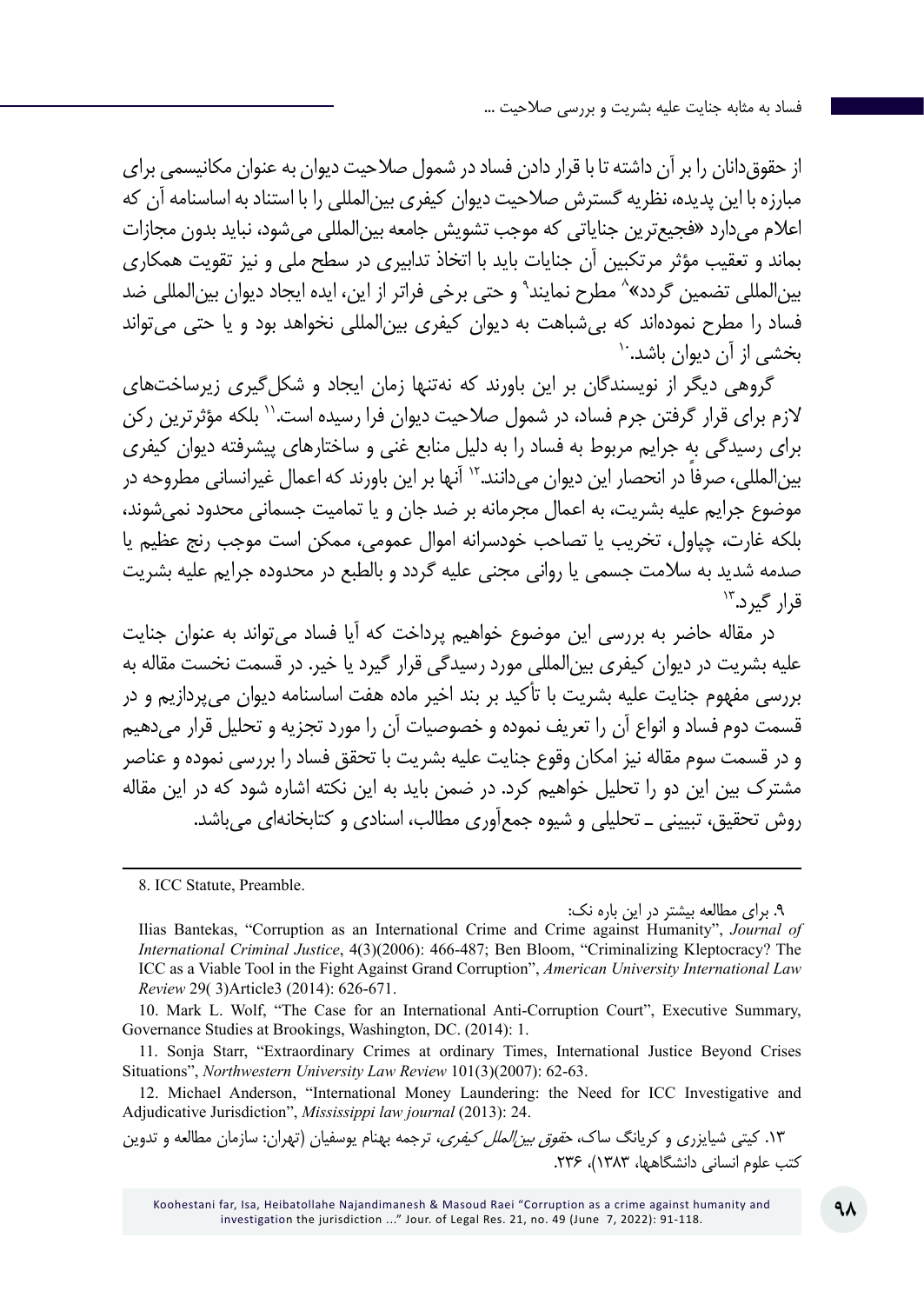**-1 »جنایت علیه بشریت«14 و ویژگیهای آن** مهمترین ویژگیهای این جنایات، ارتکاب گسترده یا سیستماتیک آنها علیه جمعیتی غیرنظامی، در راستای پیشبرد سیاستهای یک دولت میباشند. این ویژگیها به وضوح چهره کریه و وحشتناک این گونه اقدامات ضدبشری را توصیف می نمایند که اهمیت لزوم مقابله با آنها، باعث شده تا در شمول صالحیت رسیدگیهای دیوان کیفری بینالمللی قرار بگیرند.

## **-1-1 تعریف جنایت علیه بشریت**

این نوع از جنایت با تاریخ حقوق بینالملل عجین است و ریشه در تعالیم اخالقی سقراط، افالطون و ارسطو داشته است و در عقاید مذهبیونی چون سن آگوستین<sup>۱۵</sup> و سن توماس آکویناس<sup>۱۶</sup> که حقوق طبیعی را با عدالت یکی می دانند مشاهده می شوند<sup>۱۷</sup> تعریف جنایت علیه بشریت از زمانی که اعلامیه سن پترزبورگ در سال 1868 ً صریحا به آن پرداخت، بیش از پیش مورد قبول و شناسایی قرار گرفت. البته این اعلامیه «نقض قوانین انسانی» را فقط در حد بهکارگیری مواد انفجاری و سلاحهای پرتابی<br>آتش ۱٫ مورد تأیید قرار داده بود.^`

تعاریف ارائه شده از جنایت علیه بشریت در اساسنامه دادگاههای ICTY 19 و ICTR<sup>20</sup> آن چیزی بود که پس از مدتی در اساسنامه دیوان کیفری بینالمللی انعکاس یافت. اساسنامه دیوان، ضمن حفظ مصادیق جرایم برشمرده شده در اساسنامههای آن دو دادگاه؛ برخی مصادیق را نیز به آنها اضافه کرد، اما نکته مهم تفاوت بین آنها این بود که اساسنامه دیوان شرط مخاصمه مسلحانه و دالیل تبعیض آمیز را که در اساسنامه آن دو اشاره شده بود، رد کرد.<sup>۲۱</sup>

در پرونده Akayesu دیوان کیفری بینالمللی روآندا، به ویژگیهایی مانند غیرانسانی بودن عمل مجرمانه، ارتکاب آن به عنوان قسمتی از یک حمله گسترده یا سیستماتیک و انجام علیه جمعیت غیرنظامی به دالیل ملی، سیاسی، قومی، نژادی و یا مذهبی به عنوان وجه مشترک جرایم علیه بشریت اشاره مے کند.<sup>۲۲</sup>

اساسنامه دیوان نیز در بند یک ماده هفت با انجام تغییراتی اندک، مقرر نموده است: »منظور از جرائم علیه بشریت در این اساسنامه هر یک از اعمال مشروحه ذیل است، هنگامی که در چهارچوب یک تهاجم گسترده یا سازمانیافته بر علیه یک جمعیت غیرنظامی و با علم به آن تهاجم ارتکاب یابد.

16. Tommaso d'Aquino

۱۷. بیگ زاده، پیشین، ۸۱.

۱۸. علیرضا دیهیم، *درآمدی بر حقوق کیفری بین المللی* (تهران: دفتر مطالعات سیاسی و بین|لمللی، ۱۳۸۳)، ۱۵۱–۱۴۹. 19. International Criminal Tribunal for the Former Yugoslavia.

20. International Criminal Tribunal for the Rwanda.

21. Robert Cryer, *An Introduction to International Criminal Law and Procedure* (Cambridge: University Press, 2010): 230-233.

22. Prosecutor V. Akayes, Para.578.

<sup>14.</sup> Crimes Against Humanity.

<sup>15.</sup> Saint Augustinus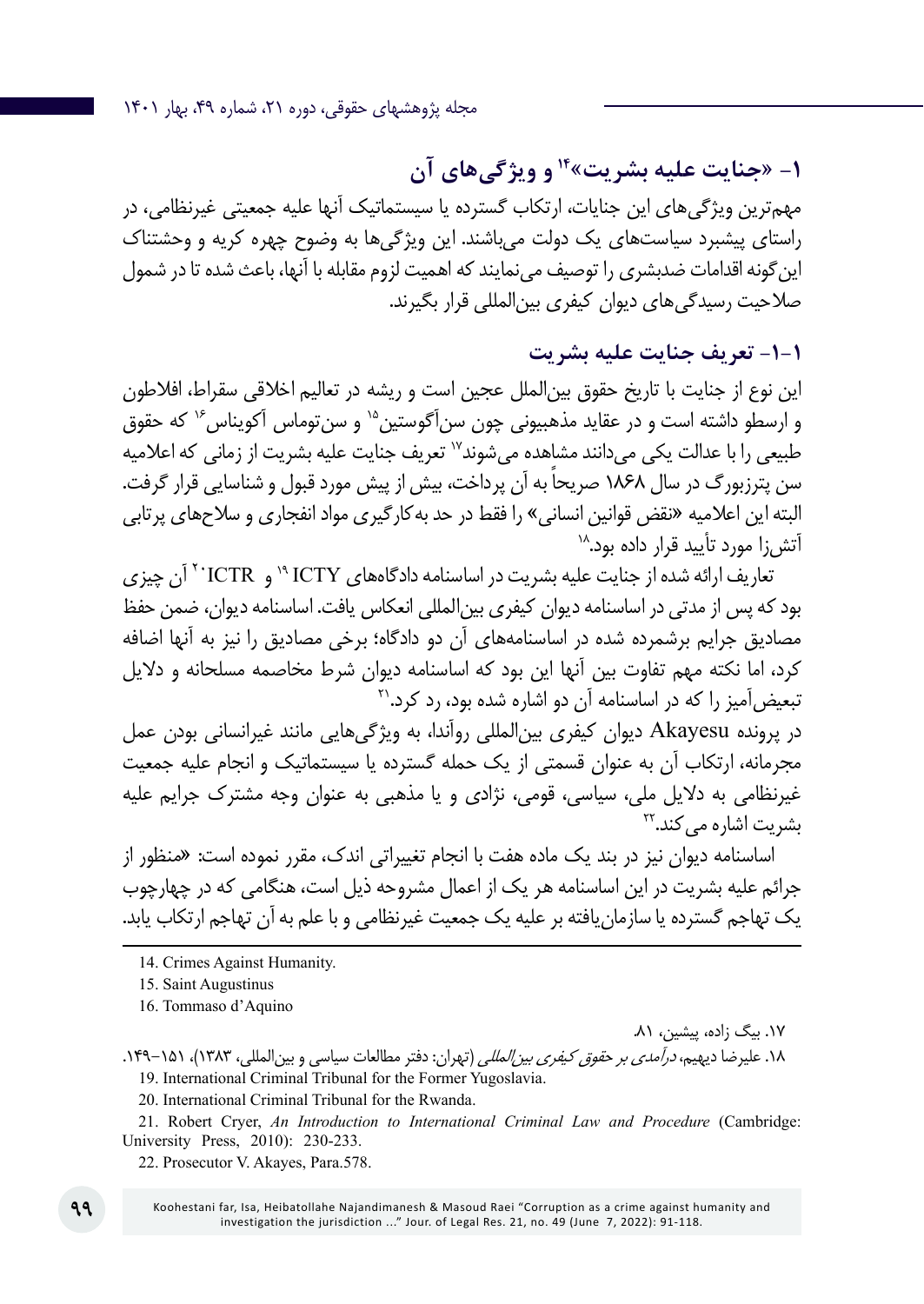الف- قتل عمد، ب- ریشهکن کردن، ج- به بردگی گرفتن، د- تبعید یا انتقال اجباری جمعیت، ه- حبس کردن یا ایجاد محرومیت شدید از آزادی جسمانی که برخالف قواعد اساسی حقوق بینالمللی انجام میشود و- شکنجه، ز- تجاوز جنسی، ح- بردهگیری جنسی، فاحشگی اجباری، ط- حاملگی اجباری، ی- عقیم کردن اجباری یا هر شکل دیگر خشونت جنسی همتراز با این موارد ک- اعمال غیرانسانی مشابه دیگری که عامداً به قصد ایجاد رنج زیاد یا صدمه شدید به جسم یا تمامیت جسمی و روحی صورت پذیرد.«

با نگاهی به تعریف، جنایات علیه بشریت را بهطورکلی میتوان به سه گروه تقسیم کرد دسته اول جنایات علیه تمامیت جسمی و روحی افراد است که شامل قتل، قلع و قمع، شکنجه مستمر هر گروه یا هر تجمع مشخصی به علل سیاسی، نژادی، ملی، قومی، فرهنگی، مذهبی یا جنسی یا به علل دیگر که در ارتباط با هر یک از اعمال مذکور در این بند و یا هر جنایت مشمول صالحیت دیوان که در سراسر جهان به موجب حقوق بینالملل غیرمجاز شناخته شدهاند. دسته دوم جنایات بر ضد آزادیهای افراد میباشند که شامل به بردگی کشیدن، کوچ یا انتقال اجباری جمعیت، حبس کردن یا محرومیت شدید از آزادی با نقض قواعد بنیادین حقوق بینالملل،تجاوز جنسی، بردگی جنسی، فاحشگی اجباری، حاملگی اجباری، عقیم کردن اجباری و هر شکل دیگر خشونت جنسی مشابه آنها، ناپدید کردن اجباری افراد و آپارتاید می شود و دسته سوم سایر اعمال ضد بشری می باشد<sup>۲۳</sup> که در این مقاله، گروه اخیر از این جنایات مورد بررسی قرار میگیرد تا با بررسی ویژگیها و مصادیق آنها، خأل و نقصانی که در اجرای عدالت کیفری، بر اثر ظهور جرایمی همچون فساد کالن که آثار و تبعاتشان همتراز با سایر موارد مذکور در گروههای اول و دوم هستند ولی در ردیف مصادیق جنایات علیه بشریت قرار ندارند، جبران شود.

**-2-1 ویژگیهای جنایت علیه بشریت**

صدر بند یک ماده هفت اساسنامه دیوان، به شرایطی که برای تحقق جرم علیه بشریت الزم است اشاره شده است، که با کنکاشی بین آنها و ویژگیهای فساد، میتوان وجوه مشترک فروانی بین این دو پیدا کرد تا با استناد به این ویژگیهای یکسان و بررسی آثار مشابه آنها، هر دو را در ردیفی واحد از نظر حکم و موضوع قرار داد و دامنه جنایت علیه بشریت را بر آنها نیز تسری داد.

**: -1-2-1 گسترده24 یا سیستماتیک25** ازآنجاکه این دو معیار در اساسنامه به طور جداگانه و منفصل26 آورده شدهاند، آنچه برای دادستان

.23 هما بیات، »مفهوم جرائم علیه بشریت در اساسنامه دیوان کیفری بینالمللی«، مجله پژوهش ملل، 3)30()1397(:  $5A-5Y$ 

<sup>24.</sup> Widespread.

<sup>25.</sup> Systematic.

<sup>26.</sup> Disjunctive.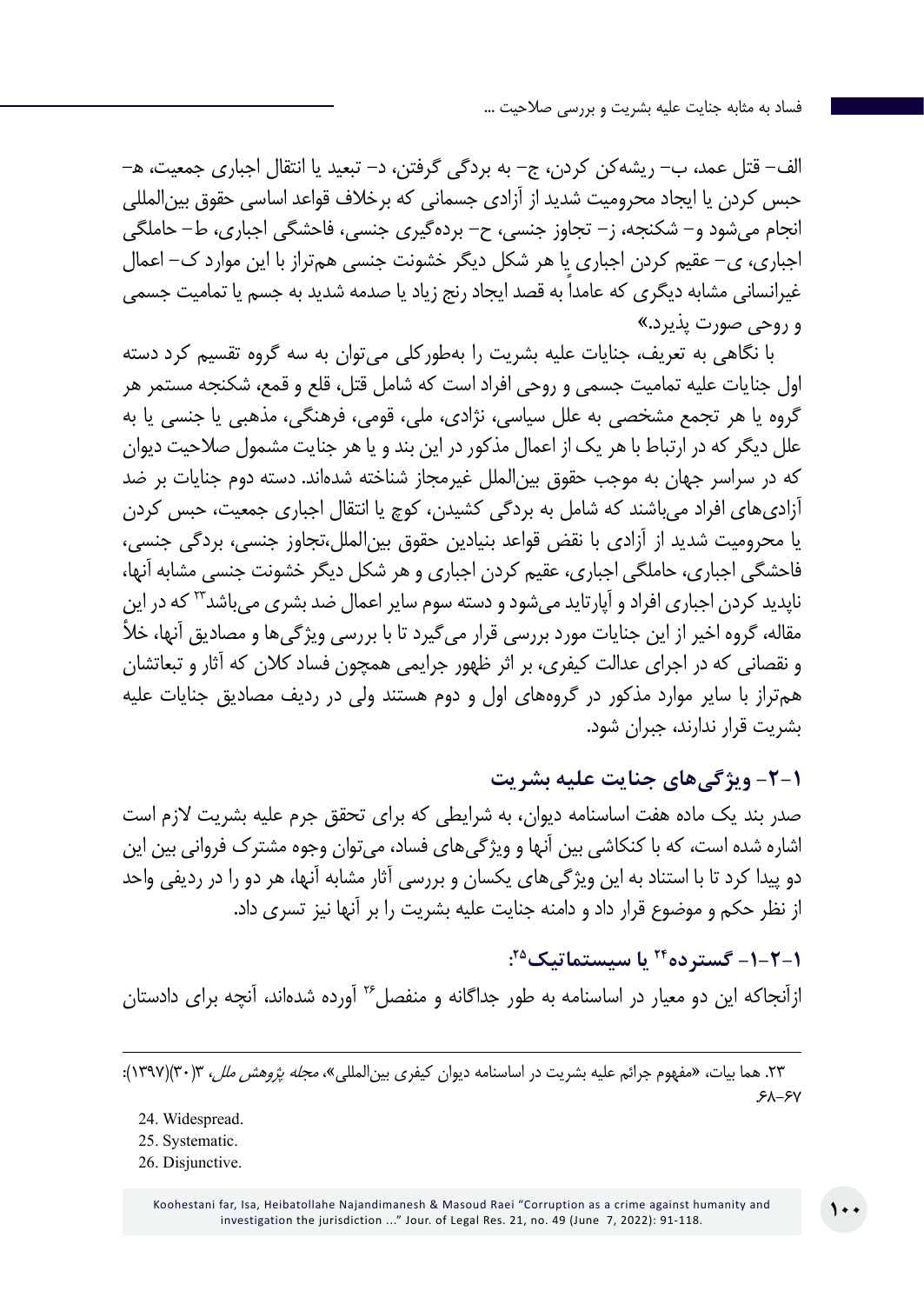دیوان ضرورت دارد، اثبات یکی از این دو است.<sup>۲۷</sup> واژه «گسترده» به شیوههای مختلفی تعریف شده ً که عموما به دو ویژگی مهم »حمله در سطح وسیع« و »تعداد زیاد قربانیان« اشاره میکنند. در رأی ICTY در خصوص این ویژگی، به تعداد رفتارهایی که ارتکاب یافتهاند و قربانیانی که بر آنها جرم واقع گردیده، تأکید شده و با استناد به پیش نویس کمیسیون حقوق بین|لملل، تصریح می کند: رفتارهای غیرانسانی28 علیه تعداد زیادی از افراد ارتکاب یابند. این شرط، اقدام غیرانسانی فردی که توسط یک شخص و با ابتکار خودش، علیه یک قربانی انجام شده را استثنا می کند.<sup>۲۹</sup> گستردگی عموماً به «آثار انباشته شده»<sup>۳۰</sup> چندین عمل غیرانسانی اشاره دارد. این مفهوم حتی با یک عمل غیرانسانی بسیار شنیع نیز ممکن است محقق شود.

در یکی از آرای ICTY ً مواردی هم چون کامال سازمانیافته بودن عمل، انجام آن با هدف نابودی یا اذیت و آزار، ارتکاب در مقیاس بزرگ، استفاده از منابع عمومی و انجام آنها توسط مقامات عالیرتبه به عنوان شرایط تحقق سیستماتیک بودن اعمال مجرمانه نام برده شده است31. بنابراین، سیستماتیک بودن یک عمل، دارای باالترین سطح سازماندهی میباشد و ویژگیهایی همچون دارای طرح بودن، ارتکاب پیوسته، استفاده از منابع عمومی، برنامهریزی و اهداف سیاسی فاکتورهای مهمی در شکلگیری این عنوان دارند.

**1-2-2- تعرض: IT** اساسنامه در تعریف این واژه،33 به »ارتکاب متعدد اعمال«34 به جای »ارتکاب اعمال متعدد« اشاره کرده است تا بر این نکته تأکید نماید که برای تحقق این حمله، نیازی به ارتکاب چندین نوع عمل غیرانسانی از اعمال برشمرده شده در بند یک ماده هفت نیست بلکه ارتکاب یک عمل از اعمال مندرج در این بند کفایت می کند.<sup>۳۵</sup>

جرایم علیه بشریت از این منظر که مفهوم حمله در اینجا، همسان با معنایی که در قوانین مربوط به جرایم جنگی نمیباشد، ویژه و منحصر به فرد است؛ زیرا حمله در موضوع جرایم جنگی، شامل استفاده از نیروی مسلحانه و بدرفتاری علیه غیرنظامیان میگردد، ولی حمله در جنایات علیه بشریت، مفهوم وسیعتری را در برمیگیرد. لذا اینگونه رفتارها که مصداق حمله در این جرم میباشند، نباید لزوما حملهای نظامی را شکل بدهند<sup>۳۶</sup>

- 29. The prosecutor v. Blaški´c ICTY T. Ch. I 3.3.2000 para. 206.
- 30. Cumulative Effects.
- 31. The Prosecutor v.Tihomir BLA[KI], ICTY, IT-95-14-T, 3 March 2000.
- 32. Attack.
- 33. The ICC Statute, Art 7 (2) (a).
- 34. The multiple commission of acts.

.35 شیایزری و ساک، پیشین، .183

36. ICC Elements, Crimes Against Humanity Introduction.P.5.Para.3.

Koohestani far, Isa, Heibatollahe Najandimanesh & Masoud Raei "Corruption as a crime against humanity and investigation the jurisdiction ..." Jour. of Legal Res. 21, no. 49 (June 7, 2022): 91-118.

<sup>27</sup>. Cryer, op.cit, 236.

<sup>28.</sup> Inhuman acts.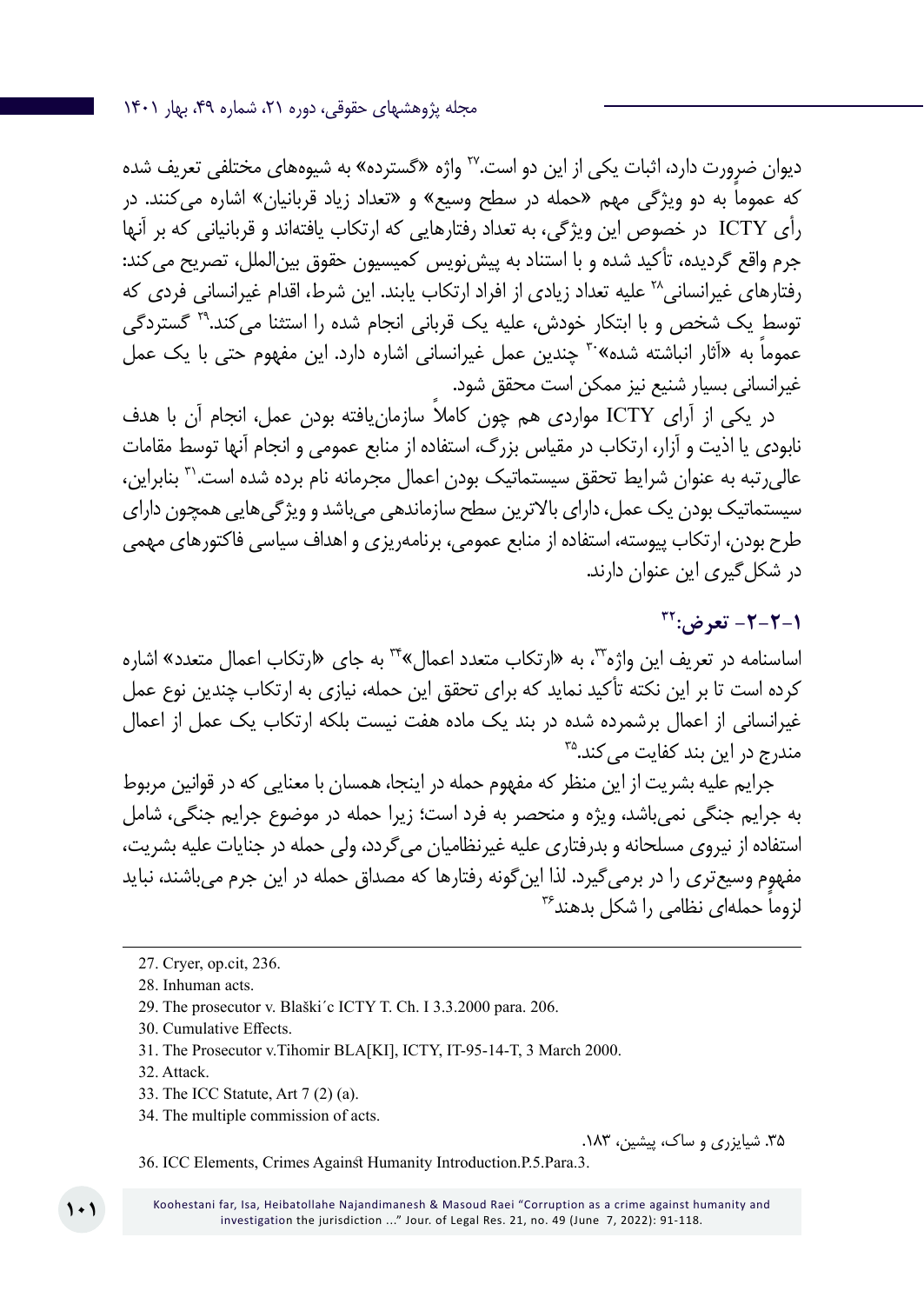عالوه بر تأکید برخی نویسندگان بر عدم ضرورت وجود مخاصمه مسلحانه به عنوان شرطی برای تحقق جرایم علیه بشریت37 این موضوع در رأی ICTY در پرونده Kunarac هم مورد تأکید واقع شده که »حمله در مفهوم جنایت علیه بشریت، محدود به استفاده از زور نمیباشد، بلکه شامل هر گونه سوء رفتاری<sup>۳۹</sup> علیه مردم غیرنظام*ی* می شود.»۳۹

## **-3-2-1 جمعیت غیرنظامی40**

اگر چه اساسنامه ICC دراینباره به ذکر جزئیات مبسوطی نمی ً پردازد و صرفا در جزء الف بند 2 ماده ،7 به توصیف جمعیت غیرنظامی که در تعقیب یا پیشبرد سیاست یک دولت یا یک سازمان، حملهای علیه آنها صورت گرفته و در بند یک نیز<sup>۴۱</sup> به وجود قربانیان و اقدامات «چندگانه<sup>۴۲</sup>»، به عنوان شاخصی برای تحقق »حمله علیه جمعیت غیرنظامی43« اشاره شده است.

در خصوص تعداد و مقدار الزم از افراد غیرنظامی برای تحقق این جمعیت، در رأی Tadic بر این نکته تصریح شده که نیازی نیست تمام جمعیت یک دولت و یا یک سرزمین قربانی شود تا جرم علیه بشریت محقق شود، بلکه منظور »ماهیت جمعی بودن«44 قربانیان است45. همچنین طبق یکی از آرای ICTY ضرورتی ندارد که قربانی فرد معینی باشد که بر او صدمات متعددی وارد شده باشد. این دیوان در بررسی جنایات ارتکاب یافته در کمپهای اُمارسکا46 و کراترما اعالم کرد پرداختن به جزئیات اطالعات مربوط به بزهدیدگان برای دادستان میسر نمیباشد47. از سوی دیگر؛ در اینگونه موارد، اثبات انگیزه متهم نیز ضرورتی ندارد، زیرا انگیزه در حقوق جزا به جز در مرحله تعیین مجازات که ممکن است موجب افزایش یا کاهش میزان مجازات گردد، از اهمیت دیگری برخوردار نیست. اینکه متهمی «به دلایل یا انگیزههای صرفاً شخصی» مبادرت به ارتکاب جرمی نماید، در صورتی که اعمال وی منطبق با الگوی جنایات علیه بشریت باشد، مانع از محکومیت وی به ارتکاب جنایت علیه بشریت نخواهد بود.<sup>۴۸</sup>

نکته قابل توجه اینکه استفاده از کلمه )any )در اساسنامه، این برداشت را ممکن میکند که قوانین مربوط به جنایات علیه بشریت، فقط از اتباع دشمن حمایت نمیکند بلکه شامل جنایات

- 41. The ICC Statute, Art.7(2)(a).
- 42. Multiple.
- 43. Attack directed against a civilian population.
- 44. Collective nature.
- 45. The Prosecutor v. Tadic ICTY T.Ch.7.5.1997.Para644.
- 46. Omarska & Keraterm
- 47. The Prosecutor V.Kvocka, case NO.11-98-3011-A, Appeal Judgment, 434, 2005.

.48 شیایزری و ساک، پیشین، .2420-18225

<sup>37</sup>. Cryer, op.cit. 235.

<sup>38.</sup> Mistreatment.

<sup>39.</sup> The Prosecutor v. Kunavac ICTY T.ch 12.6.2002 Para.86.

<sup>40.</sup> Civilian Population.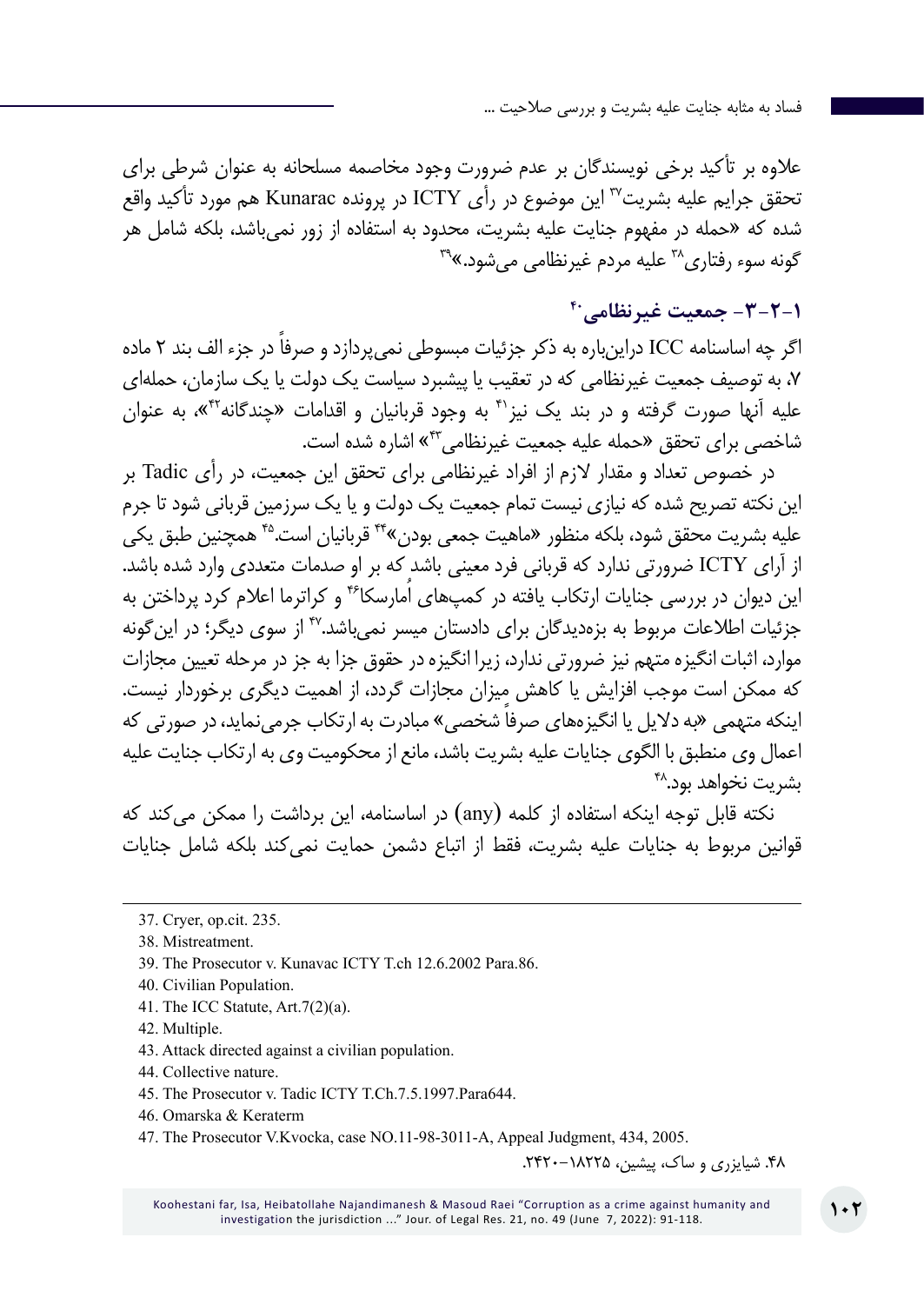مجله پژوهشهای حقوقی، دوره ،21 شماره ،49 بهار 1401

دولتها علیه اتباع خودشان نیز میشود؛ بنابراین تابعیت قربانی فینفسه تأثیری در تحقق این جرم ندارد. ۴۹

**-4-2-1 در تعقیب یا پیشبرد سیاست یک دولت50**

طبق اساسنامه دیوان، حمله »رفتاری است مشتمل بر ارتکاب چندین عمل از اعمال مذکور در بند یک بر علیه مردم غیرنظامی که در تعقیب یا پیشبرد سیاست یک دولت یا یک سازمانی برای چنین حملهای صورت گرفته شود.«51 حمله باید به دنبال و در مسیر تقویت یک خطمشی و سیاست صورت ً بگیرد. این سیاست لزوما نیازی نیست به طور رسمی توسط دولت اعالم شود بلکه اتخاذ این سیاست توسط دولت را میتوان از شرایط و حوادثی که در آن، موضوع خاص رخ میدهد استنباط نمود. این سیاست و خطمشی مشروط به این نیست که توسط یک دولت اتخاذ شده باشد. بلکه میتواند یک خطمشی سازمانی و تشکیالتی باشد. کارگزاران غیردولتی و یا خصوصی که قدرت و اختیار بالقوه دارند نیز می توانند واحدی تلقی گردند که در نهان از چنین سیاست یا خطمشی حمایت می کنند.<sup>۵۲</sup> ازآنجاکه اینگونه جنایات به دلیل اینکه نمیتوان آنها را رفتارهای مجزا و تصادفی افراد دانست که عامدانه، جمعیت غیرنظامی را هدف قرار می دادهاند، برای وجدان بشریت چنان تکان دهنده هستند که حتی مداخله جامعه جهانی نیز در آن توجیهپذیر است. نکته مهم در این خصوص اینکه، چنین سیاستهایی نیاز به اعالم رسمی از سوی مقامات کشور مرتکب ندارند، بلکه میتوان آن را از نحوه به وقوع پیوستن این اتفاقات هم استنباط کرد؛ بنابراین اگر این اقدامات در سطحی وسیع و به طور سیستماتیک و نظاممند رخ دهند که بیانگر سیاستی در پشت آنها باشد، فرقی نمی ً کند که رسما این سیاست اعلام شود یا خیر.<sup>۵۳</sup>

## **-2 تعریف فساد و انواع آن**

#### **-1-2 تعریف فساد**

فساد از مقوله مفاهیمی است که به طور گسترده در مورد آن میتوان بحث و گفتوگو کرد ولی به سختی میتوان آن را تعریف کرد. از نظر تاریخی فساد هممعنای با گناه تلقی میگردد و بنابراین همه زندگی اخلاقی بشر را شامل می شود.<sup>۵۴</sup> به اذعان برخی نویسندگان، فساد همچون جانوری می باشد که اگر چه به سختی می توان توصیفش کرد ولی به سهولت می توان آن را فهمید.<sup>۵۵</sup> برای سال های

49. The Prosecutor v. Tadic ICTY T.Ch.7.5.1997.Para644.

50. Pursuant to or furtherance of a state.

51. ICC Statute,Prt.7 (2) (a).

.52 دیهیم، پیشین، .221

53. The Prosecutor V. tadic, case No.IT-94-1-A2,653, oct,2,1995.

54. Heba Shams, "The Fight against Extraterritorial Corruption and the Use of Money Laundering Control", *Law and Business Review of the Americas* 7(2001): 87.

55. Wito Tanzi, "Corruption Around the World: Causes, Consequences, Scope and Curse", *IMF*→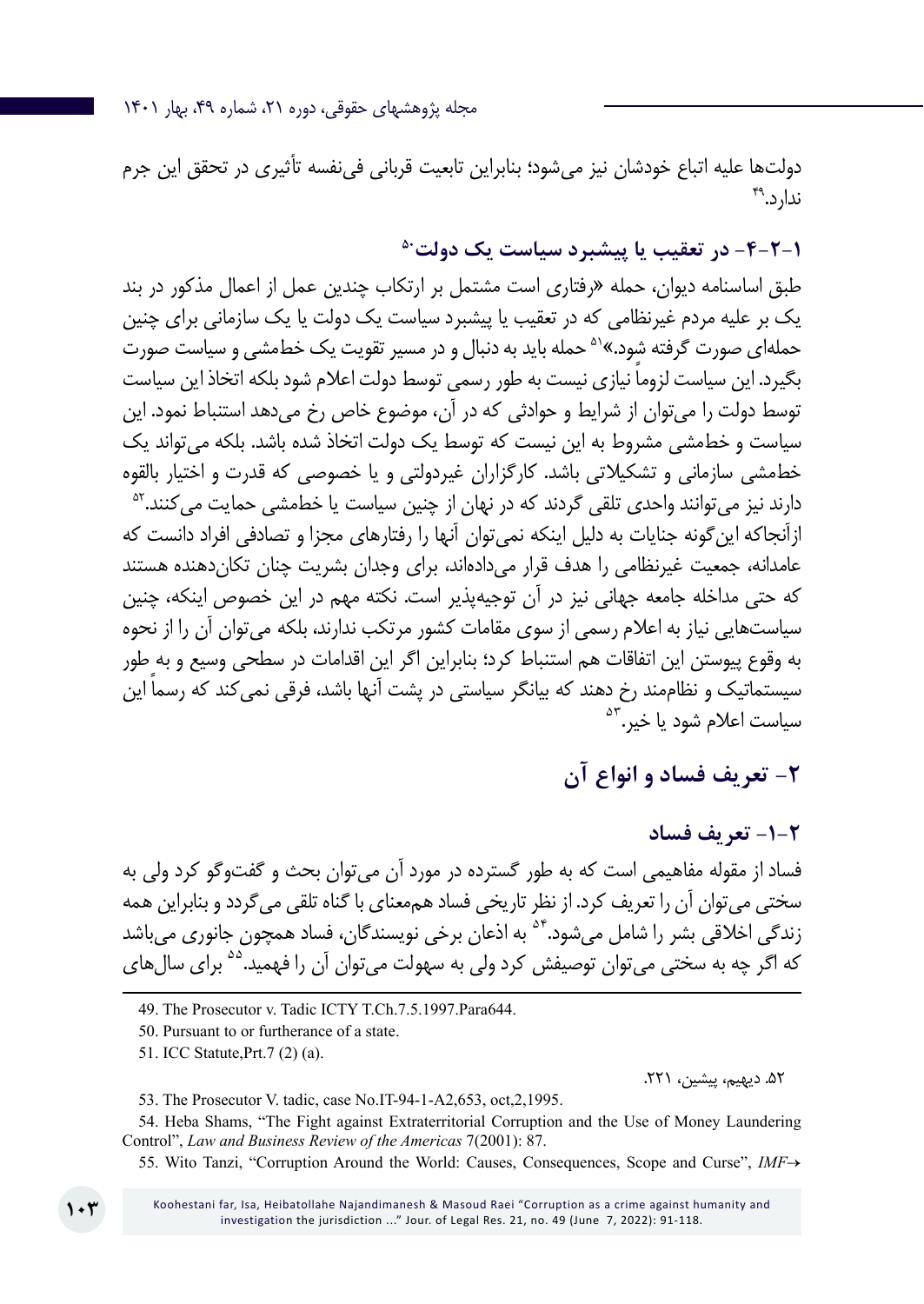متمادی، فساد به صورت انحصاری به عنوان پدیدهای مرتبط به رفتار مقامات دولتی شناخته میشد و تعاریف مطرح شده نیز بر همین ویژگی دولتی بودن این پدیده تمرکز و تأکید مینمودند. به عنوان<br>مثال بانک جهانی فساد را «سوء استفاده از مقام دولتی برای منفعت شخصی» تعریف نموده است<sup>6</sup> برخی دیگر استفاده از قدرت دولتی را در راستای منافع فردی به نحوی که قواعد بازی را نقض کند، فساد معرفی کردهاند<sup>۷</sup>° در جای دیگر، به پرداختهای غیرقانونی به مأموران دولتی جهت دستیابی<br>به منافعی که در صورت عدم پرداخت، امکان دستیابی به آنها میسر نبوده، فساد اطلاق شده است.<sup>۵۸</sup> برخی دیگر نیز فساد را در مفهومی مضیق *ت*ر تعریف کرده و معتقدند این واژه بر جایی اطلاق میشود<br>که اموال دولتی در راستای منفعت شخصی، توسط مقامات دولتی به فروش برسد.<sup>۵۹</sup>

در بین همه تعاریف ارائه شده از فساد، انتخاب تعریف واحدی که مانع و جامع باشد سخت است و شاید به همین دلیل است که »فساد نه در اسناد بینالمللی و نه در قوانین داخلی تعریف نشده است»<sup>۶</sup>۰ ولی آنچه می تواند قدر مشترک همه تعاریف ارائه شده باشد این است که فساد سوء استفاده از قدرت عمومی در اختیار افراد در راستای تأمین منافع شخصی آنها میباشد. این نوع سوء استفاده از قدرت میتواند اَشکال مختلفی داشته باشد که در نهایت منجر به از بین رفتن اعتماد به دولتها، تضعیف حاکمیت قانون و عقبماندگی اقتصادی پایدار میشود.

**-2-2 انواع فساد** فساد طبق معیارهای مختلف به انواع گوناگونی طبقهبندی شده است که مهمترین آنها عبارتند از فساد خرد<sup>۶</sup> و کلان<sup>۶۲</sup>، فساد فردی و سیستمی، فساد ملی و فراملی و فساد سیاه، خاکستری و سفید. در این نوشتار به خاطر رعایت اختصار، به بررسی نوع اول که جامعترین نوع تقسیمبندی دراینباره میباشد و به نحوی شامل سایر موارد نیز میشود، میپردازیم.

**-1-2-2 فساد خرد** فساد خرد در سطوح پایین اداری رخ میدهد و شامل پرداختهای نامشروع و کمارزش میشود63

*working paper* 63(1998): 8.

56. Boris Pleskovic & joseph E.siglitz, *Introduction on Annual World Bank Conference on Development Economics* (Washington, D.C: The World Bank, 1997), 3.

57. Arvind K. Jain, "Corruption: A Review", *Journal of Economic surveys* 15(1)(2001): 72.

58. Susan Rose Ackerman, *Corruption and Government Causes, Consequences, and Reform* (Cambridge, United Kingdom: Cambridge University Press,1999), 36.

59. Andrei Shleifer and W. Robert Vishny, "Corruption", *The Quarterly Journal of Economics* 108(3) (1993): 599.

۶۰ غلامعباس ترکی، *واکاوی فساد مالی در ایران* (تهران: نشر میزان، ۱۳۹۹)، ۲۸.

61. Petty Corruption.

62. Grand Corruption.

63. Shams, op.cit. 88.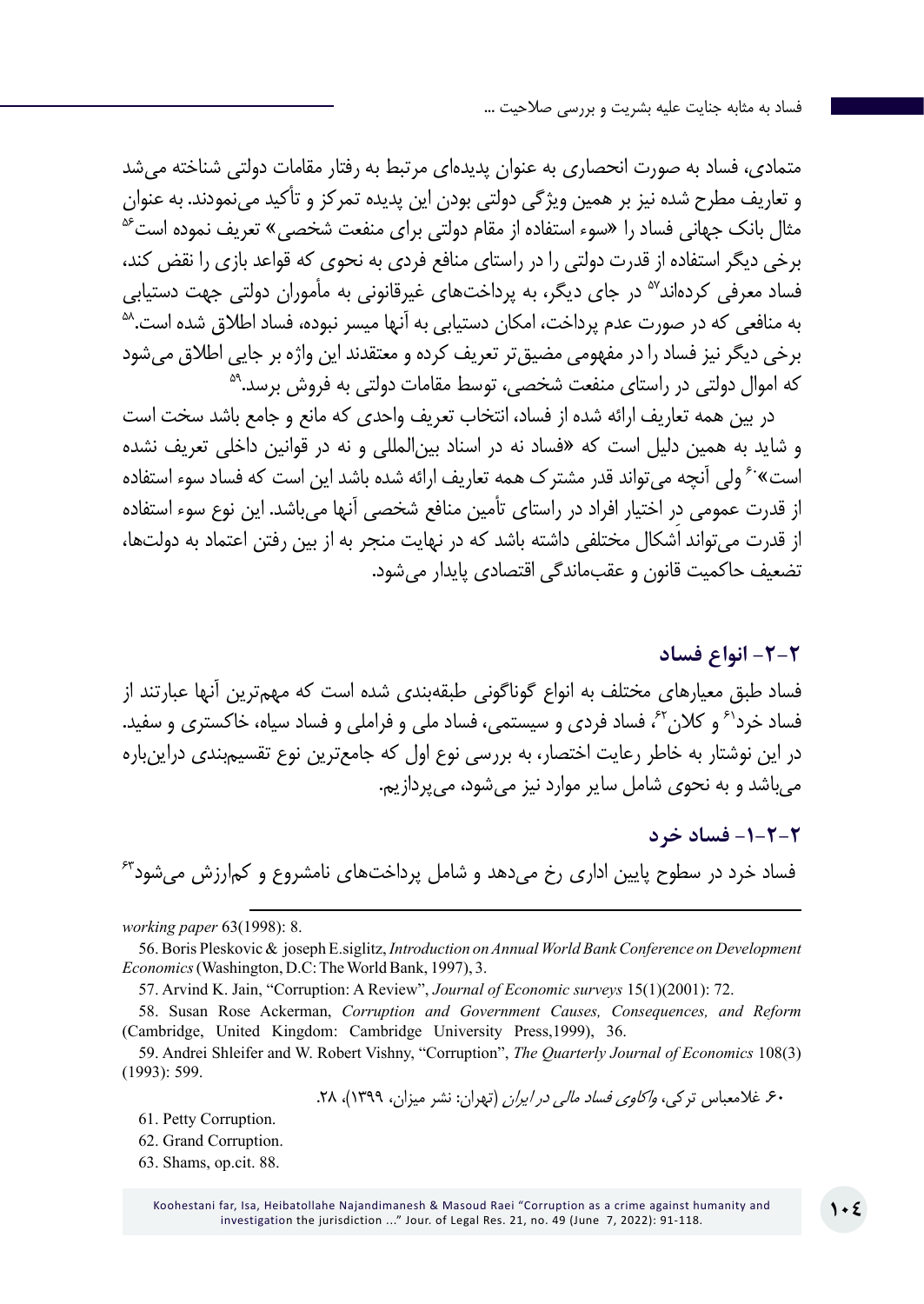مانند پرداختهایی که به پلیس، مأمور مالیات، گمرک و مواردی مشابه که با هدف رسیدن به برخی منافع غیرقانونی فردی جزئی انجام میشوند، نکته قابل تأمل دراینباره اینکه همه فسادهایی که در این بخش رخ می دهد لزوما منجر به پرداخت پول نمی شوند، به عنوان مثال زمانی که کارمندی ادعا میکند مریض است و به جای رفتن به محل کار، به مسافرت میرود، این عمل هم نوعی فساد و سوء استفاده از موقعیت اداری میباشد اگرچه پولی تبادل نشده است64 اگرچه ممکن است خرده فسادها در کوتاهمدت برای افراد معدودی راهگشا باشند، نهادینه شدن آن در جامعه پیامدهای مخرب جبرانناپذیری چون بی|عتمادی، تزویر، اهمالکاری و ضعف اصول اخلاقی را در سطح جامعه به<br>همراه می آورد.<sup>هء</sup>

اینگونه از فساد و آثار آن اگرچه در محل خود قابل بحث و تأمل است ولی در این مقاله به علت آثار دهشتناک و فاجعهبارتر فساد کالن، تمرکز براین نوع و آثار آن و یافتن وجوه مشترک بین آن و جنایت علیه بشریت میباشد. لذا هر زمان از واژه فساد استفاده شد، منظور نویسنده فساد کالن مے باشد.

**-2-2-2 فساد کالن**

تفکیک فساد به کالن و خرد بر مبنای دو معیار میزان اموال آلوده به دست آمده و جایگاه و موقعیت مقام فاسد میباشد. فساد کالن بیانگر وضعیتهایی است که مقام دولتی فاسد از موقعیت و قدرتش سوء استفاده می ً کند تا منافع مادی کالن را کسب نماید، این وضعیت معموال در پروژههای بزرگ دولتی همچون دستیابی به انعقاد قراردادهای با ارزش باال و اجرای پروژههای خصوصیسازی رخ میدهد. این نوع از فساد نهتنها باعث نقض قوانین داخلی میگردد بلکه به طور بسیار شدیدی باعث انحراف در آن قوانین و تضعیف حاکمیت قانون میشود. وجود فساد کالن در ساختار یک نظام متضمن خرابی کارکردهای اصلی یک نظام حکومتی است؛ به گونهای که میتوان به آن نظام، لقب<br>فاسد داد.<sup>۶۶</sup>

فساد کالن، شامل فساد ریشهدار در بین مقامات عالیرتبه میشود که منجر به حیف و میل گسترده از ثروت عمومی کشورها میگردد. این نوع از فساد، میتواند اَشکال مختلفی داشته باشد که تأثیر آن بسیار گستردهتر از انواع دیگر میباشد که در نهایت منجر به از بین رفتن اعتماد به دولتها، تضعیف حاکمیت قانون و عقبماندگی اقتصادی پایدار میشود. دو ویژگی عمده این فساد عبارتند از:

– درگیر شدن مقامات عالی٫تبه به ارتکاب آن؛<br>– تأثیر زیاد آن بر حیف و میل گسترده از اموال عمومی در راستای منافع شخصی افراد.<sup>۶۷</sup> از بین آثار و تبعات فراوانی که این نوع فساد در پی دارد ایجاد فقر شدید از مهمترین آنها است،

64. Tanzi, op.cit. 9.

۶۵ آزاده چلبی، *فساد و مقبولیت قانون* (تهران: نشرنی، ۱۳۹۶)، ۱۱۲. .66 لیال دادخدایی، فساد مالی ـ اداری و سیاست جنایی مقابله با آن )تهران: نشر میزان، 1390(، .100 67. Bloom, op. cit., 633.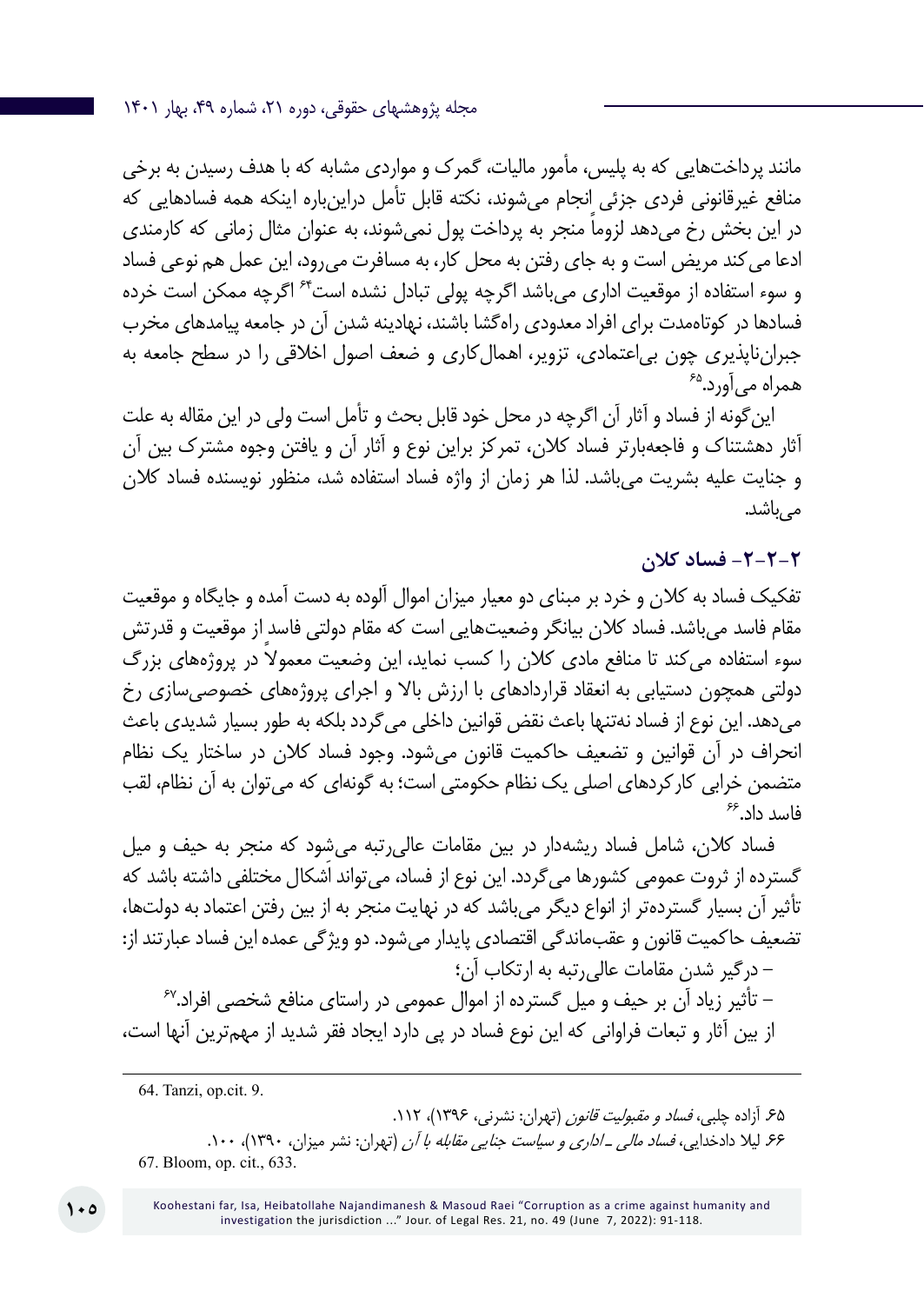علت این تلازم بین فساد کلان و فقر را می توان اولاً در این دانست که همان طور که رشد بالای اقتصادی، کاهش شدید فقر را به همراه دارد، در نتیجه فساد نیز با تأثیرگذاری بر رشد اقتصادی، باعث افزایش فقر می شود، ثانیا درآمدهای نابرابر و ناعادلانه برای رشد و توسعه یک کشور دارای تبعات منفی بسیاری میباشند و در صورت تأثیرگذاری فساد بر نابرابری درآمدها، کاهش توسعه و در نهایت<br>افزایش فقر نتیجه آن خواهد بود.<sup>۶۸</sup>

**-3-2 رابطه بین فساد و فقر**

نویسندگان متعددی به بررسی وجود رابطه علّی بین فساد و فقر پرداخته و بر وجود این رابطه تأکید دارند.<sup>۴۹</sup> کشورهایی که فقر مزمن و طولانی مدت را تجربه می کنند به عنوان بستر طبیعی برای فساد سیستماتیک ناشی از نابرابریهای اجتماعی و درآمدی تلقی میشوند. فساد اگرچه به طور مستقیم فقر را تولید نمیکند اما آثار مستقیم بر عوامل اقتصادی و حاکمیتی دارد که به نوبه خود باعث ایجاد فقر میشوند که این پدیده، باعث عدم دسترسی انسانهای فراوانی به شرایط غذایی و دارویی مناسب شده که در نهایت رنج و مرگ گسترده آنها را در پی دارد؛ بنابراین کشورهایی که توانستهاند فساد را مهار کنند، توانستهاند سرانه درآمد ملی خود را چندین برابر افزایش داده و مرگ و میر کودکان را تا حد زیادی کاهش و امید به زندگی مردم را افزایش دهند70 که این مهم فقط با کاهش فساد امکانپذیر بوده است.

برای اثبات وجود رابطه بین فساد و فقر دو مدل اقتصادی و حاکمیتی وجود دارد. بر اساس مدل اقتصادی، فساد با جلوگیری از سرمایهگذاری داخلی و خارجی، کاهش کیفیت زیرساختهای عمومی، کاهش درآمدهای مالیاتی و ایجاد انحراف در ساختار هزینههای عمومی مانع رشد اقتصادی میگردد. برای توضیح بیشتر این رابطه باید گفت فساد اقتصادی، چهارچوبهای سیاسی و قانونی را منحرف میکند که در نهایت باعث میشود برخی افراد از سایرین بیشتر منتفع شوند و در نهایت توزیع ناعادلانهای از خدمات و منابع دولتی رخ می دهد که باعث جلوگیری از پیشرفت نظام مالیاتی می شود. مطالعات انجام شده بیانگر این هستند که فقدان رشد اقتصادی )رشد منفی( فقر را افزایش میدهد و بالعکس افزایش GDP فقر را کاهش میدهد. مدل اقتصادی بیانگر این موضوع است که فساد با تأثیرگذاری بر عوامل رشد اقتصادی بر فقر نیز تاثیرگذار میباشد. به عبارتی، فساد گسترشیافته، سرمایهگذاری اقتصادی را کاهش میدهد، انحراف در سرمایهگذاری ایجاد میکند، مانع رقابت میشود و با افزایش هزینههای تجاری، عدم بهرهوری را ایجاد میکند. از سوی دیگر مدل حکومتی نشانگر این است که فساد با تأثیر گذاشتن بر عوامل حاکمیتی به ترتیب ذیل بر فقر اثر می ً گذارد. اوال فساد باعث کاهش صالحیت حاکمیت و تضعیف نهادهای سیاسی

<sup>68</sup>. Sanjeev Gupta, "Dose Corruption Affects Income Inequality and Poverty? ", IMF Working Paper (1998): 7.

<sup>69.</sup> Ibid, 21.

<sup>70.</sup> Starr, op.cit. 27-29.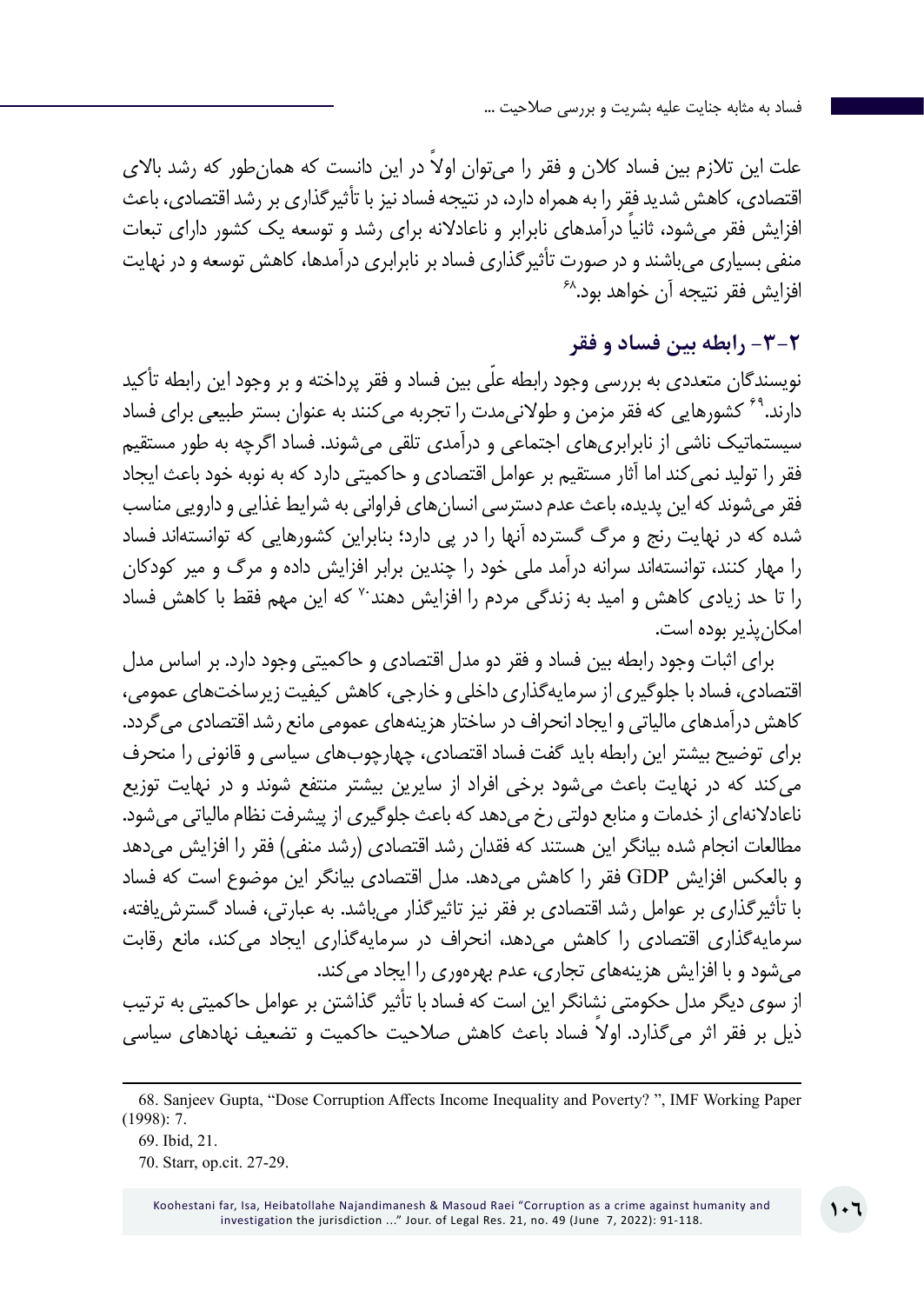و مشارکت اجتماعی میشود که منجر به کاهش کیفیت خدمات زیرساختهای دولتی و خدمات عمومی و افزایش مرگ و میر نوزادان و ترک تحصیل در بین افراد فقیر جامعه خواهد شد. حاکمیت فشل و ناکارآمد با محدود کردن رشد اقتصادی و با ناتوانیاش در کنترل فساد، باعث افزایش فقر می شود.

ً ثانیا فسادی که باعث کاهش صالحیت حاکمیت میشود، خسارات ثانوی دیگری را، هم چون کاهش اعتماد عمومی به نهادهای حاکمیتی را به دنبال دارد. زمانی که مردم بر این باورند که نظام اجتماعی نابرابر و غیر قابل اعتماد است انگیزههای آنها نیز جهت مداخله در فعالیتهای اقتصادی مولد کاهش مییابد؛ بنابراین، فساد با از بین بردن صالحیت و توان سازمانی حاکمیت، در ارائه خدمات عمومی مطلوب، باعث انحراف در سرمایهگذاری عمومی از سرمایهگذاری برای نیازهای عمومی به سمت پروژههای بزرگ که امکان وقوع رشوه در آنها میباشد، میگردد. همچنین باعث کاهش رعایت مقررات مربوط به امنیت و سلامتی و افزایش فشارهای بودجهای به دولت میگردد. از<br>طریق این چالش های جدی در رفتارهای حاکمیت و نتایج حاصله آنها است که فقر ایجاد می شود.''

## **-3 فساد و جنایت علیه بشریت**

پس از جنگ جهانی دوم، تبعات فراملی فساد به طور فزایندهای در بین کشورها هویدا شد، فساد باعث تضعیف اقتصاد ملی، تهدید نهادهای مردمساالر، از بین رفتن حاکمیت قانون و ایجاد تهدیداتی برای حقوق بشر و امنیت شد72، در سالهای اخیر، برخی از نویسندگان در آثارشان بر این موضوع متمرکز شدهاند که جایگاه فساد را تا سطح جرمی بینالمللی ارتقا دهند. آنان با توجه به اتالف منابع طبیعی باارزش کشورها برای منافع فردی توسط فساد سران دولتها و آثار دهشتناک این پدیده بر جوامع انسانی همچون فقر شدید که موجبات ایجاد قحطی و مرگهای ناشی از گرسنگی و فقدان خدمات مناسب آموزشی و بهداشتی را در پی دارد، در صدد اثبات رابطه بین فساد کالن و جنایات علیه بشریت میباشند تا بتوانند فساد را به عنوان جرمی بینالمللی یا در صالحیت دادگاههای بینالمللی قرار دهند و یا صالحیت دادگاههای ملی کشورها را در راستای اجرای صالحیت جهانی بر این موضوع نیز گسترش دهند.<sup>77</sup>

.73 در این باره میتوان به آثار برخی از نویسندگان ذیل مراجعه کرد:

**107**

<sup>71.</sup> Eric Chetwynd and Bertram, "Corruption and Poverty: A Review of Recent Literature" (final report, Management Systems International, Washington, DC 20024 USA, 2003) 2-5.

<sup>72.</sup> Philppa Webb, "United Nations Convention Against Corruption, Global Opportunity or Missed Opportunity", Journal of International of Economic Law (JIEL), Oxford University Press, Vol.8, No.1 (2005): 192-193.

Ilias Bantekas, Corruption as an International Crime and Crime Against Humanity: An Outline of Supplementary Criminal Justice Policies, 4 J. INT'L CRIM. JUST. 474-76 (2006); Ben Bloom, Criminalizing Kleptocracy, AM. U. INT'L L. REV., 29-13 (2014); Starr, op.cit., 101 NW. U. L. REV. 1257, 1258-59 (2007); Ndiva Kofele KALE, Economic Crimes and International Justice: Elevating Corruption to the Status of a Crime in Positive International Law, Symposium on Corruption and its Implications for Human Rights, (2009).

Koohestani far, Isa, Heibatollahe Najandimanesh & Masoud Raei "Corruption as a crime against humanity and investigation the jurisdiction ..." Jour. of Legal Res. 21, no. 49 (June 7, 2022): 91-118.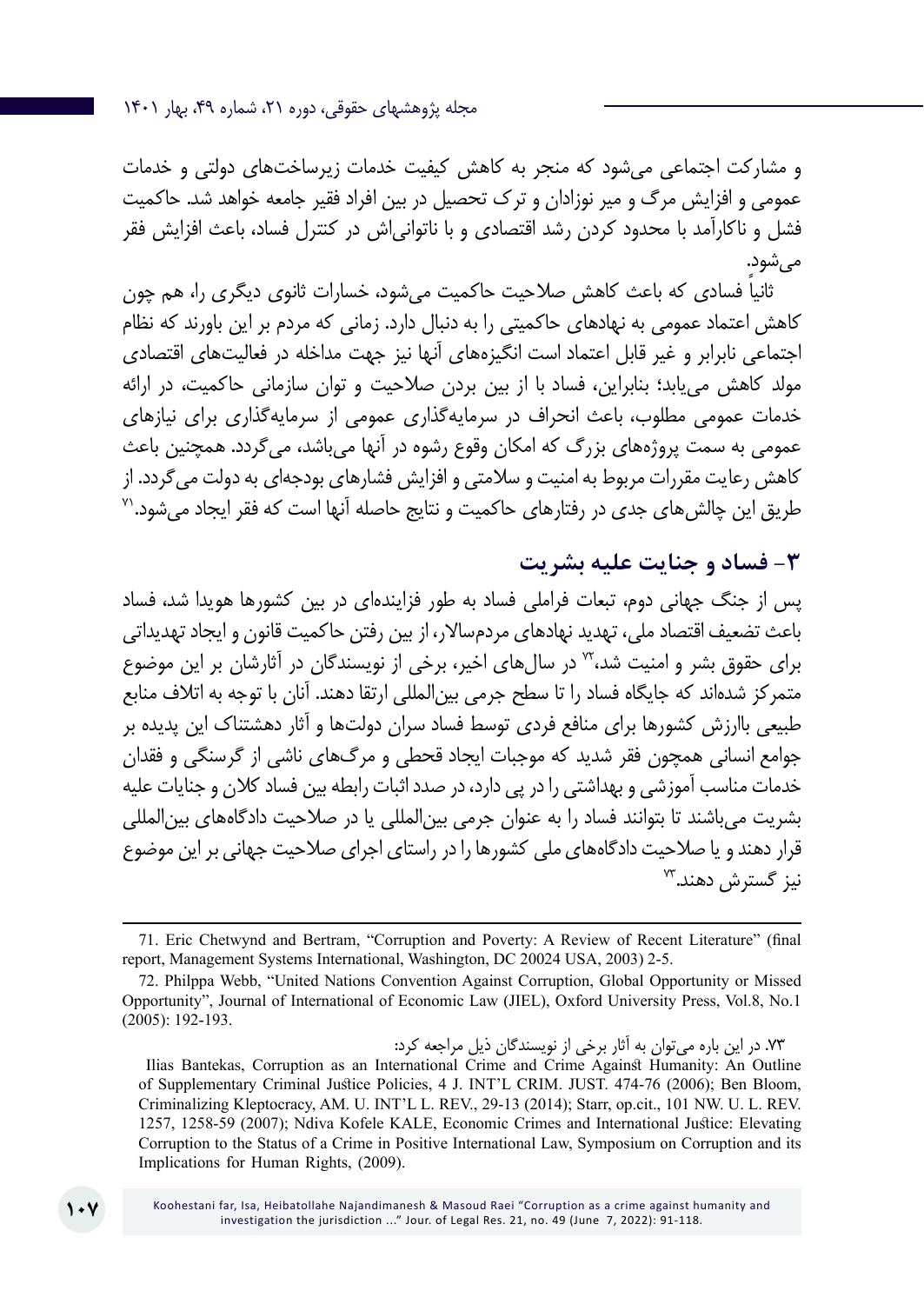در اساسنامه ICC اگر چه به صراحت به موضوع فساد پرداخته نشده است ولی با توجه به وجود برخی معیارها و مالکهای اشاره شده در تعیین جرایم تحت شمول این دیوان، امکان استنباط صالحیت دیوان در مورد این جرایم نیز میباشد. اساسنامه در هنگام پرداختن به جنایات علیه بشریت، مصادیقی از جرایم را عنوان میکند که بررسی نقاط مشترک آنها، میتواند رابطه بین آنها و فساد را اثبات نماید. به عنوان نمونه جرایمی مانند »نابودسازی و ریشهکنی«74 و »تعقیب و آزار«75 از مواردی هستند که میتوان بین عناصر تشکیلدهنده آنها و فساد وجوه مشترک فراوانی یافت، به عنوان مثال در قسمت (ب) بند (۲) ماده (۷) اساسنامه مقرر داشته؛ «ریشه کن کردن» شامل تحمیل عمدی وضعیت خاصی از زندگی است ازجمله محروم کردن از دسترسی به غذا و دارو که به منظور از بین بردن بخشی از<br>یک جمعیت برنامهریزی می شود.<sup>۷۶</sup>

اما در بخش آخر این بند اشاره به «اعمال غیرانسانی مشابه دیگری»<sup>77</sup> شده که در صورتی که عامداً به قصد ایجاد رنج بسیار زیاد یا صدمه شدید به جسم یا به سالمت روحی و جسمی صورت پذیرد78 میتواند آنها نیز از مصادیق جنایت علیه بشریت قلمداد شوند. آوردن این نوع از جرایم با این عبارات عام، بیانگر این واقعیت است که جامعه بینالمللی، علیرغم علم به ممنوعیت قیاس در مقررات کیفری و لزوم قانونی بودن جرایم و مجازات، از عبارات فوق استفاده نموده تا »بتواند هر گونه خشونتی که ممکن است اتفاق بیفتد و وجدان بشری را متأثر نماید اما در فهرست جنایات علیه بشریت نباشد، بی مجازات نگذارد»<sup>۷۹</sup> و به این وسیله خلأ قانونی را که ممکن است در آینده به علت بروز جرایمی جدید که بر اثر مقتضیات و مناسبات جدید اجتماعی شکل میگیرند و آثار و تبعات آنها، همسنگ سایر موارد مذکور در بند 7 میباشند جبران نماید.

در این بین توجه به آثار و تبعات فساد، حاکی از این واقعیت است که فساد میتواند یکی از مصادیق اعمال غیرانسانی باشد که وجدان بشری را عمیقاً متأثر مینماید، زیرا طبق بررسی های انجام شده، غارت منابع عمومی توسط مقامات دولتی آشکارا این تضاد را نشان می ً دهند که معموال، کشورهای ثروتمند از نظر منابع طبیعی، دارای شهروندانی فقیرتر میباشند. در بسیاری از کشورهایی که دارای منابع غنی نفت، الماس و طال هستند، مردم در آنها با فقری رقتانگیزتر، همراه با فقدان اساسیترین خدمات پزشکی، بهداشتی و آموزشی زندگی میکنند. در حالی که در همین کشورها مقامات دولتی ثروتهای شخصی افسانهای را انباشته میکنند و ساالنه میلیاردها دالر از خزانه دولت ناپدید میشود.

بزرگ ً ترین مجرمان در این موارد، غالبا سران دولتها و اعضای خانوادههای آنها هستند که مستقیما به بیتالمال دسترسی دارند، میزان مبالغ مورد بحث در این گونه موارد شگفتانگیز است به

78. The ICC Statute,Art.7 (1) (K).

.79 بیگ زاده، پیشین، .92

Koohestani far, Isa, Heibatollahe Najandimanesh & Masoud Raei "Corruption as a crime against humanity and investigation the jurisdiction ..." Jour. of Legal Res. 21, no. 49 (June 7, 2022): 91-118.

<sup>74.</sup> Extermination.

<sup>75</sup>. Persecution.

<sup>76</sup>. ICC Statute, 7(2)b.

<sup>77</sup>. Other Inhuman Acts.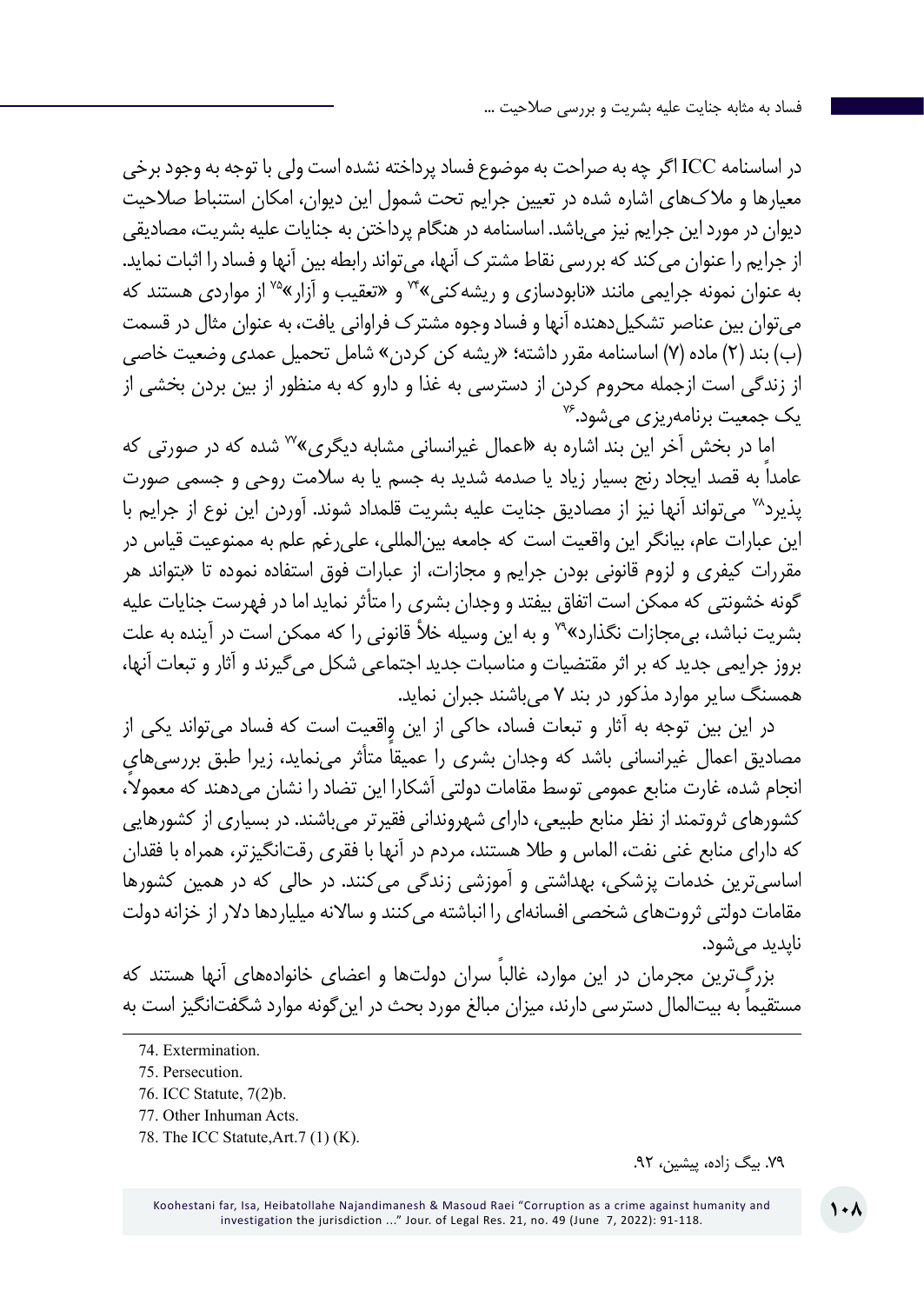مجله پژوهشهای حقوقی، دوره ،21 شماره ،49 بهار 1401

طوری که برخی از این مبالغ، با میزان کل بدهیهای آن کشورها برابری میکند. لذا چنین غارتی از ثروت ملی را نمیتوان جرم اقتصادی ساده دانست. این مبالغ به سهولت میتوانند تأمین خدمات ضروری میلیونها انسان را فراهم کنند و زندگی آنها را دچار تغییر نمایند.

نتیجه این اقدامات؛ فقر مفرطی است که نتیجه بدیهی آن، مرگ خواهد بود. به این معنا که هر مقدار که مقامات عالیرتبه از وجوه عمومی بیشتر حیف و میل میکنند به همان مقدار شهروندان فقیرتر، گرسنهتر و در معرض صدمات جسمی بیشتری قرار میگیرند. به عنوان مثال در کشوری مثل آنگوال که یکی از پرفسادترین کشورهای دنیا است، یک سوم مرگ و میرها؛ یعنی ساالنه هجده میلیون نفر؛ به علت فقری است که به دلیل در دسترس نبودن تغذیه مناسب، فقدان آب شرب سالم، بستههای دارویی، واکسن، آنتیبیوتیک و سایر داروها میباشد و باعث شده امید به زندگی به ۲۶/۱<br>سال کاهش یابد و یک سوم کل بچهها قبل از پنج سالگی از بین بروند.<sup>۸۰</sup>

**-1-3 عناصر مشترک بین جنایت علیه بشریت و فساد** ازآنجاکه ویژگیهای جنایت علیه بشریت به تفصیل در بخش اول مقاله مورد بررسی قرار گرفت در این بخش تمرکز بر نقاط مشترک آن با خصوصیات فساد میشود.

اولین ویژگی جنایت علیه بشریت، گسترده یا سیستماتیک بودن آن جرم بود. با توجه به آرای محاکم بینالمللی، شرایط تحقق سیستماتیک بودن اعمال مجرمانه شامل مواردی مانند انجام آنها ً به صورت کامال سازمانیافته و با هدف نابودی یا اذیت و آزار و یا تضعیف یک اجتماع، ارتکاب در مقیاس بزرگ علیه غیرنظامیان، استفاده از منابع عمده عمومی و انجام آنها توسط مقامات عالیرتبه می شود<sup>۸</sup>، در فساد کلان نیز که نوعی حمله به تعداد زیادی از قربانیانی می باشد که به خاطر غارت درآمدهای ملی آنها توسط مقامات فاسد، گرفتار تبعات دهشتناک این عمل در قالب گرسنگی مفرط و بیماری و مرگ ناشی از فقر شدید شدهاند میتوان این ویژگیها را یافت.

با نگاهی به آثار فساد، به وضوح میتوان هم گستردگی و هم سیستماتیک بودن آن را در جوامع گرفتار فساد مشاهده کرد. گستردگی از این جهت که فساد، اکثریت افراد یک جامعه را گرفتار تبعات هول انگیز آن مانند فقر، عدم دسترسی به امکانات بهداشتی مناسب، کاهش امید به زندگی می کند و سیستماتیک بودن آن نیز به دلیل اینکه سوء استفاده از منابع و وجوه عمومی یک دولت که متشکل از بخشها و قوای مختلف میباشد که از سویی هر کدام مستقل از دیگری عمل میکنند و از سوی دیگر با وجود نهادهای نظارتی مختلف در درون هر حاکمیت، علیالظاهر ارتکاب فساد در سطح گسترده و کالن توسط یک یا چند فرد محدود، امکانپذیر نمیباشد. در حالی که برای ارتکاب فساد کالن، وجود افراد و مقامات متعدد در سطوح مختلف اداری، برای تحقق این فساد اجتنابناپذیر است که نشانگر وجود ویژگی سیستماتیک بودن انجام آن میباشد.

در مورد ویژگی دوم جنایت علیه بشریت که انجام تعرض و حمله میباشد نیز همانطور که گفته

<sup>80.</sup> Starr, op.cit, 30.

<sup>81</sup>. The Prosecutor v.Tihomir BLA[KI], ICTY, IT-95-14-T, 3 March 2000.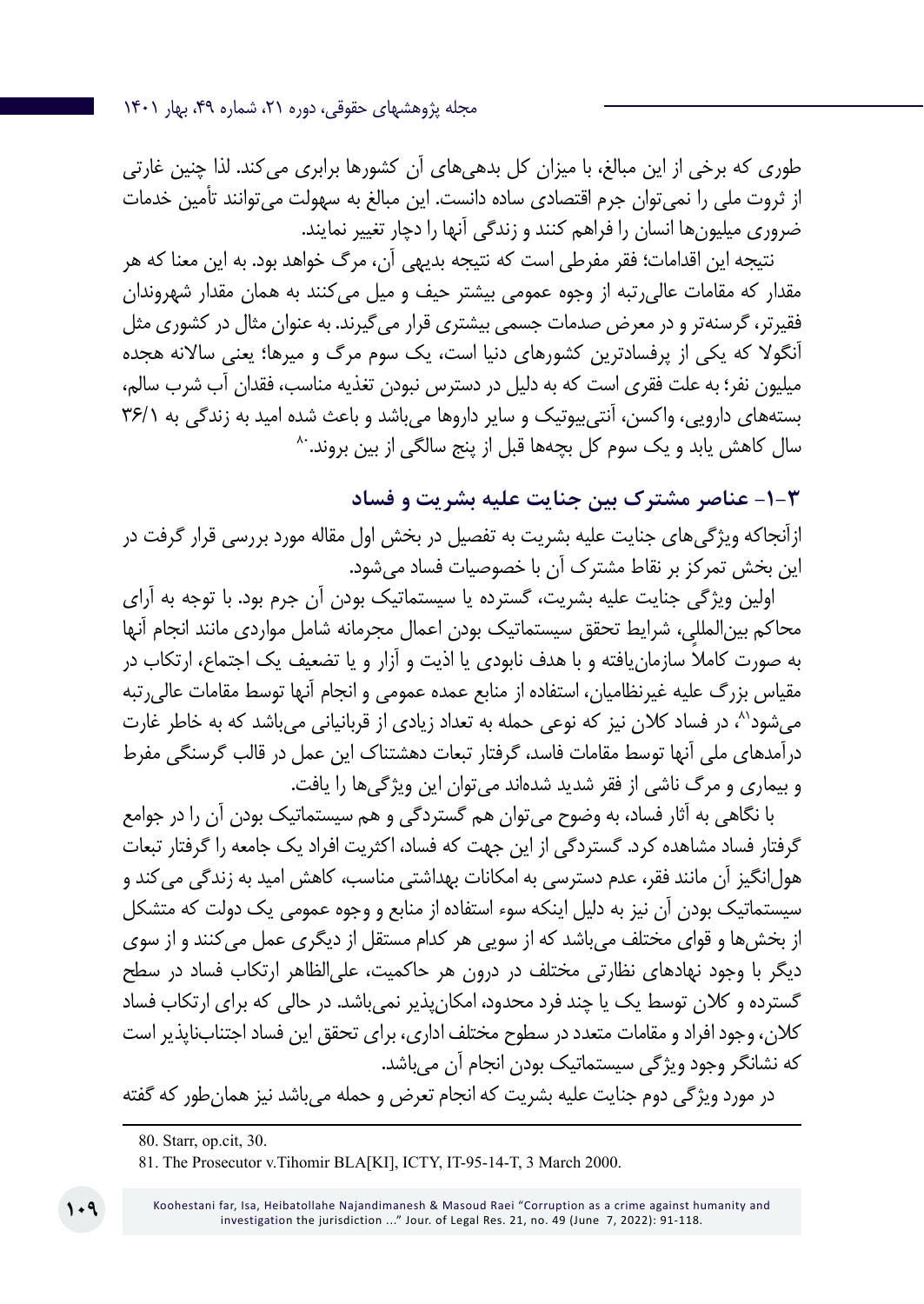شد عالوه بر اینکه برای تحقق آن نیازی به ارتکاب چندین نوع عمل غیرانسانی از اعمال برشمرده شده در بند یک ماده هفت نیست بلکه ارتکاب یک عمل از اعمال مندرج در این بند کفایت می کند.<sup>۸۲</sup> بلکه حمله در جنایات علیه بشریت مفهوم وسیعتری را دربرمیگیرد و اینگونه رفتارها که مصداق حمله در این جرم می باشند، نباید لزوما حملهای نظامی را شکل بدهند<sup>۸۳</sup> و همچنین حمله در این مفهوم، محدود به استفاده از زور نمیباشد، بلکه شامل هر گونه سوء رفتاری<sup>۸۴</sup> علیه مردم غیرنظامی<br>م<sub>ی</sub>شود.<sup>۸۵</sup>

در ارتکاب مفاسد کالن نیز، فساد حملهای علیه غیرنظامیانی است که اگرچه در حالت »مخاصمه مسلحانه«86 نمیباشند ولی گاهی آثار آن، از تبعات و آثار حمالت در هنگام مخاصمات مسلحانه بیشتر است، زیرا نگرانی های جهانی در مورد وضعیت غیر نظامیان در هنگام مخاصمات مسلحانه اولاً منجر به تدوین مجموعهای مفصل از «قوانین حاکم بر جنگ»<sup>۸۷</sup> و «قوانین حاکم در جنگ»<sup>۸۸</sup> تحت عنوان «حقوق بشردوستانه بین|لمللی»<sup>۸۹</sup> شده که تقریبا تمام زوایا و ابعاد حمایتی از غیرنظامیان را ً پوشش داده است و ثانیا به علت ماهیت ذاتی جنگ که پدیدهای عینی و آثار آن برای همگان ملموس میباشد، به محض وقوع جنگ در گوشهای از جهان، افکار عمومی از طریق رسانههای فراگیر، توجهشان معطوف به آن نقطه از جهان میشود و آثار غیرانسانی آن را نظارهگر خواهند بود، لذا وجود این موارد، عوامل مؤثر و بازدارندهای جهت محدود کردن صدمات و حمالت وارده به غیرنظامیان در مخاصمات مسلحانه میباشند. درحالیکه غیرنظامیان در دولتهای فاسد، به علت فساد حاکم بر کشور، صدماتی را متحمل میشوند که در برخی موارد، به دلیل فقدان قوانین بازدارنده مؤثر از فساد و همچنین عدم امکان نظارت بر رفتار حاکمان فاسد در این کشورها، آثار آنها به مراتب شدیدتر از آثار به جامانده از مخاصمه مسلحانه میباشد.

ویژگی دیگر جنایت علیه بشریت ارتکاب این جنایات علیه جمعیت غیرنظامی بود که در خصوص تعداد و مقدار الزم از افراد غیرنظامی برای تحقق این جمعیت گفته شد که نیازی نیست تمام جمعیت تحت حاکمیت یک دولت و یا ساکن در یک سرزمین قربانی شوند تا جنایت علیه بشریت محقق شود، بلکه منظور «ماهیت جمعی بودن»<sup>۹۰</sup> قربانیان است.<sup>۹۰</sup> در موضوع فساد نیز در کنار سایر آثار مختلف آن، فقر مهلکی که جمعیت زیادی از افراد جامعه را تحت تأثیر خود قرار میدهد از آثار و تبعات آن میباشد. فقری که جان میلیونها غیرنظامی اعم از زنان، کودکان، بیماران و سالخوردگان را میگیرد

.82 شیایزری و ساک، پیشین، .183

- 83. ICC Elements, Crimes Against Humanity Introduction.P.5.Para.3
- 84. Mistreatment
- 85. The prosecutor v.Konavac ICTY T.ch 12.6.2002 Para. 86.
- 86. Armed Conflicts.
- 87. Jus ad Bellum.
- 88. Jus in Bello.
- 89. International Humanitarian Law (IHL).
- 90. Collective nature.
- 91. The Prosecutor v. Tadic ICTY T.Ch.7.5.1997.Para. 644.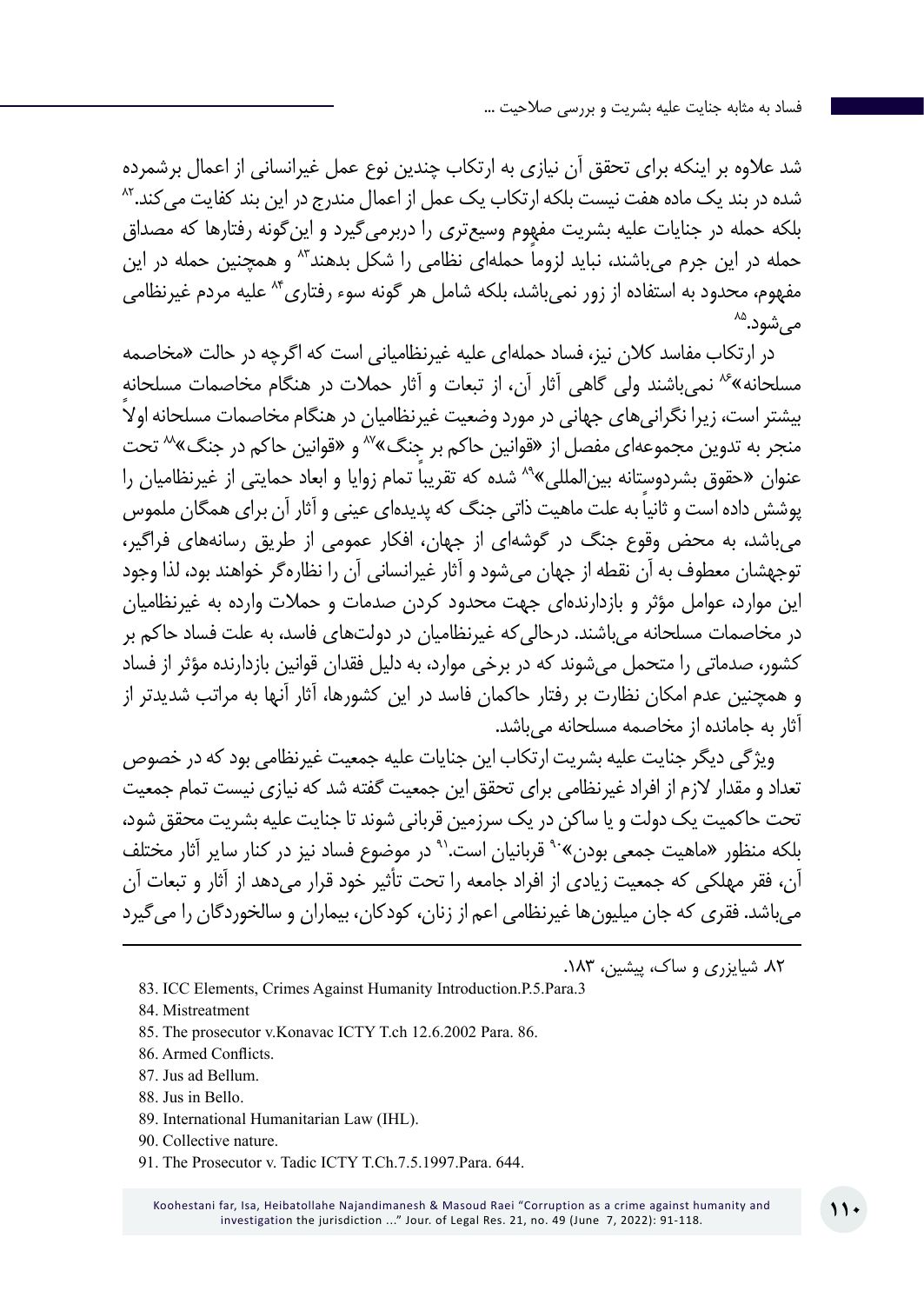و آثار آن سالها در جامعه پایدار میباشد.

در خصوص فسادهای سیستماتیکی که در طول سالهای متمادی اتفاق میافتند، مرتکب اگر چه ممکن است نداند چه افرادی از مردم بر اثر اعمال او به رنج عظیم و صدمه بدنی و روحی مبتال شدهاند، ولی این مانعی برای تحقق این جرم نمیباشد. به عنوان مثال متهمی که به دیگران میگوید، به زنان توتسی تجاوز نمایند، ممکن است نداند قربانی کدام فرد معین است ولی به جرم همین تشویق به تجاوز مسؤول خواهد بود.

در مورد این ویژگی نیز که اقدام جنایتکارانه باید در تعقیب یا پیشبرد سیاست یک دولت باشد تا جنایت علیه بشریت محقق شود، همان ً گونه که گفته شد، لزوما نیازی نیست این سیاست به طور رسمی توسط دولت اعالم شود بلکه اتخاذ این سیاست توسط دولت را میتوان از شرایط و حوادثی که در آن موضوع خاص رخ میدهد استنباط نمود. این سیاست و خطمشی، مشروط به این نیست که توسط یک دولت به طور رسمی اتخاذ و اعالن شده باشد، بلکه میتواند یک خطمشی سازمانی و تشکیالتی باشد. کارگزاران غیردولتی و یا خصوصی که قدرت و اختیار بالقوه دارند نیز میتوانند واحدی تلقی گردند که در نهان از چنین سیاست یا خطمشی حمایت میکنند،92. بنابراین در یک نظام فاسد و »دزد ساالر93«، یک عمل مفسدانه تا زمانی که سیاست و راهبرد یک دولت به طور نظاممند برای ارتکاب آن نباشد، امکان وقوع آن در سطح گسترده و با آن شدت نمیباشد.

هر چند ممکن است این اشکال مطرح شود که عمل غیرقانونی و فساد پنهان که توسط اقدامات یک فرد صورت میپذیرد، نمیتواند بیانگر سیاست دولت باشد تا مسؤولیت آن را متوجه دولت بدانیم که در پاسخ باید گفت این استدالل فقط در خصوص مفاسد کوچک صحیح است و به طور بدیهی ً دولتی که ارکان آن به فساد آلوده نشده، چنین رفتارهای فردی، قطعا مصداق بند دو ماده هفت اساسنامه قرار نمیگیرد؛ اما در خصوص مثال »دزد ساالری« همانطور که این اصطالح خودش نیز بر این نکته اشاره میکند، زمانی است که فساد حاکمیت را فراگرفته باشد. در چنین دولتی که حکام فاسد بر آن حکومت میکنند، فساد به طور اساسی و بنیادین، مانعی مؤثر، بر فرایند تصمیمگیریهای صحیح دولت می باشد.<sup>۹۴</sup> به عبارتی، سوء استفاده نظاممند و سیستماتیک از منابع عمومی برای منافع فردی در حکومتی فاسد، امکان پذیر نمی باشد مگر اینکه این گونه رفتارها، سیاست دولت باشد؛ به این معنا که غارت اموال عمومی در این سطح، فقط در صورتی ممکن است که تبدیل به سیاست و یا برنامه از پیش اندیشیده شده دولت، شده باشد.<sup>۹۵</sup>

#### .92 دیهیم، پیشین، .221

93. Kleptocracy.

<sup>94.</sup> Philip Nichols, "Are Extraterritorial Restrictions on Bribery a Viable Policy Goal Under the Global Conditions of the Late Twentieth Century? Increasing Global Security by Controlling Transnational Bribery", *Michigan Journal of International Law*, 20 (3)(1999): 465.

<sup>95.</sup> Ndiva Kofele Kale, "The Right to a Corruption-Free Society as an Individual and Collective Human Right: Elevating Official Corruption to a Crime under International Law", *The International Lawyer* 34(1)(2000): 173.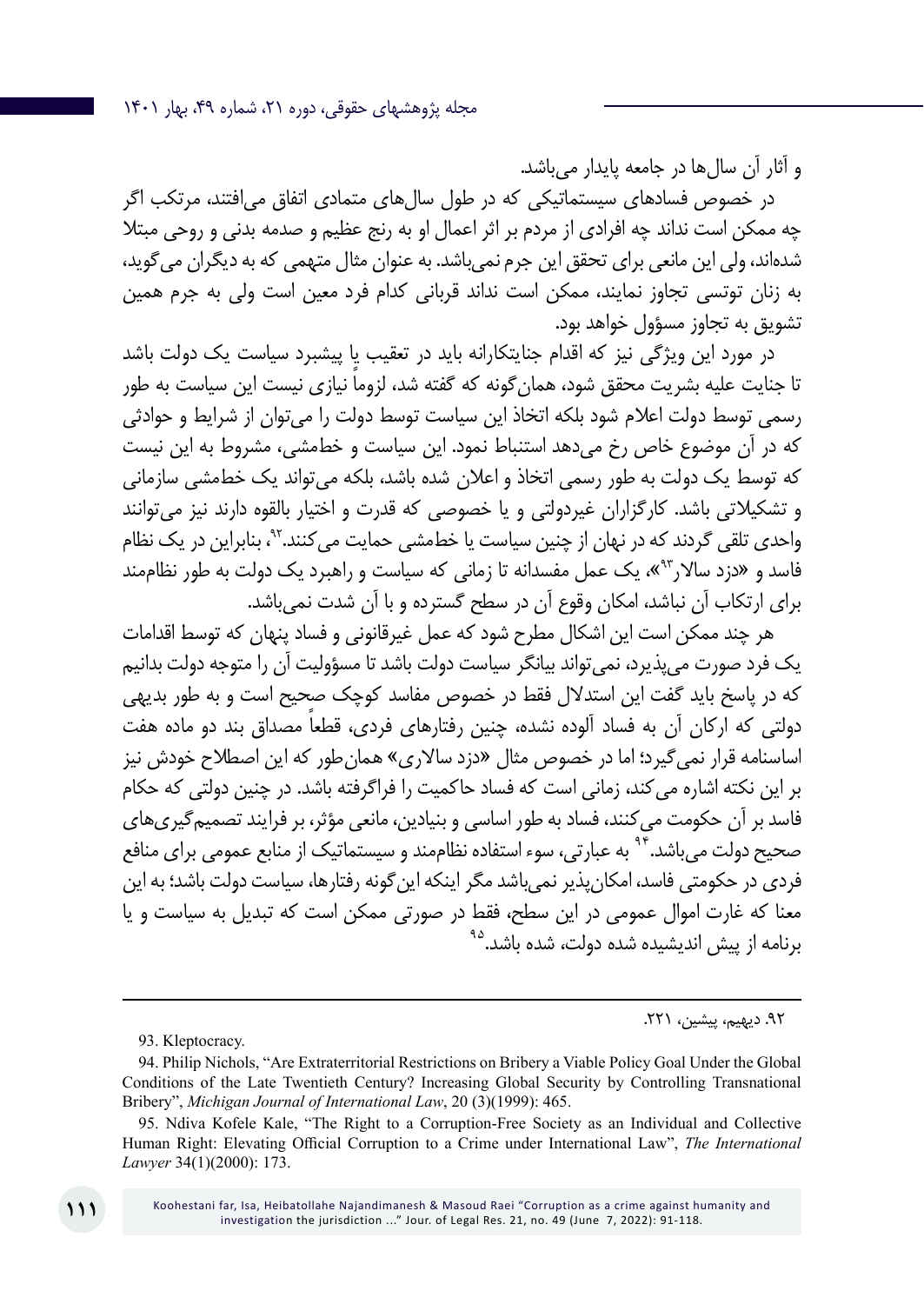**-2-3 فساد به مثابه جنایت علیه بشریت**

با توجه به تعاریف پیشگفته از فساد و جنایت علیه بشریت و وجود نقاط مشترک فروان بین این دو، حال سؤال این است که آیا برای گسترش دامنه صالحیت دیوان کیفری بینالمللی بر موضوع فساد میتوان به ماده هفت اساسنامه دیوان استناد نمود؟ در پاسخ باید گفت اساسنامه در هنگام پرداختن به<br>جنایت علیه بشریت، جرایمی همچون «نابودسازی»<sup>ی</sup>"، «آزار»<sup>به</sup> و «اعمال غیرانسانی مشابه دیگر »<sup>۹۸</sup> را برشمرده که با بررسی نقاط مشترک آنها، میتوان به رابطه بین آنها و فساد و وجود وجوهی مشترک بین آنها پی برد. در این بین «اعمال غیرانسانی مشابه» مذکور در بخش آخر از بند یک ماده 7 اساسنامه بیشترین ظرفیت را برای گسترش دامنه جنایت علیه بشریت بر فساد دارد.

اساسنامه در این بخش مقرر داشته: »اعمال غیرانسانی مشابه دیگری که عامداً به قصد ایجاد رنج بسیار زیاد یا صدمه شدید به جسم یا به سالمت روحی و جسمی صورت پذیرد«99 با توجه به مفاد اساسنامه، عملی مصداق این جرم است که عالوه بر اینکه در قالب حملهای علیه غیرنظامیان به همراه وارد کردن درد و رنج زیاد به آنها و به صورت گسترده یا سازماندهی شده رخ داده باشد که از ویژگیهای غیرانسانی بودن و داشتن تشابه به اعمال مندرج در بند یک ماده هفت برخوردار باشد.

برای گسترش دامنه جنایت علیه بشریت بر جرایمی همانند فساد کالن، با توجه به سابقه و رویههای موجود بینالمللی، عالوه بر وجود نقاط مشترک و تشابه فراوان پیشگفته، میتوان به دو اصل اساسی و بنیادین دیگر نیز دست یافت که برای این منظور می ً توان به آنها استناد کرد. اوال؛ دیوان کیفری بینالمللی یوگسالوی سابق، مالک مقایسه و سنجش اهمیت عمل مجرمانه را قاعده «از همان نوع<sup>۱۰۰</sup>» تعیین می کند که طبق آن، هر عملی که از نظر روش و ابعاد و اهمیت، مشابه سایر انواع جنایت علیه بشریت باشد، میتواند جنایت علیه بشریت محسوب شود101. و ازآنجاکه فساد نیز، همانطور که توضیح داده شد از نظر آثار و تبعات بسیار مشابه این نوع جرم میباشد، با استناد به قاعده (از همین نوع)، می تواند تحت شمول جنایت علیه بشریت قرار گیرد.

ً ثانیا؛ دیوان کیفری بینالمللی روآندا در توصیف جرایم مشمول صالحیت آن دیوان، بر مالک دیگری تأکید کرده و مقرر میکند »اعمالی که در اساسنامه دیوان تحت عنوان جنایت علیه بشریت برشمرده شدهاند افعال و ترک فعل هایی هستند که عامدانه باعث ورود رنج و یا صدمه جسمی یا روحی شدید و موجب حمله شدید به کرامت انسانی<sup>۱۰۲</sup> میشوند»<sup>۱۰۳</sup> در پرونده دیگری نیز که مورد رسیدگی این دیوان قرار گرفت، بر این نکته تصریح شد که »جرایم علیه بشریت، رفتارهای خشونتآمیزی

<sup>96</sup>. Extermination.

<sup>97</sup>. Persecution.

<sup>98.</sup> Other Inhuman Acts.

<sup>99.</sup> The ICC Statute,Art.7 (1) (K).

<sup>100.</sup> Ejustdem Generis.

<sup>101</sup>. The Prosecutor v. Kuperskic and Others, Case No. IT-95-16-T, 14 January 2000, Para.506.

<sup>102.</sup> Human Dignity.

<sup>103</sup>. The prosecutor v. Kayishema, Case No. ICTR-9S-l-T, 21 May 1999, para.151.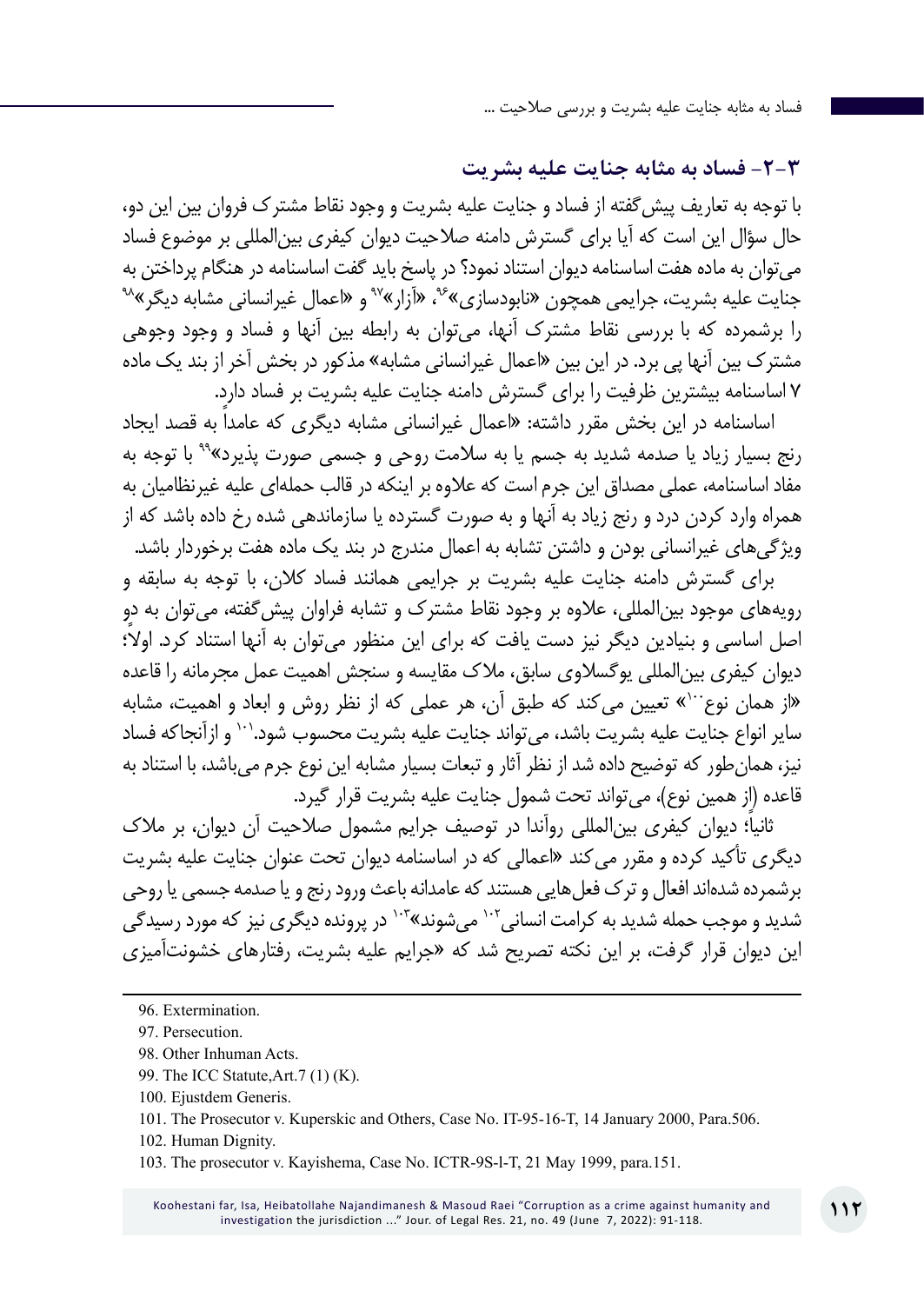هستند که به جان، آزادی، سالمت، امکانات رفاهی و کرامت انسانی آنها صدمه میزند، اینگونه رفتارها که به علت شدت و گستردگی آنها، برای جامعه جهانی غیرقابل تحمل میباشند جرائمی علیه انسانیت می باشند و مفهوم انسانیت است که در این گونه موارد قربانی می شود»<sup>۱۰۴</sup> در رأی دیوان کیفری بینالمللی یوگسالوی سابق »هر فعل یا ترک فعلی که باعث ایجاد رنج زیاد روحی یا جسمی یا صدمه شود و یا هر گونه حمله جدی به کرامت انسانی« به عنوان رفتار غیرانسانی تعریف شده است. ۱۰۵ که به نظر می رسد دیوان با طرح ملاکهایی همچون حمله به انسانیت و کرامت انسانی، در صدد گسترش دایره جرایم تحت شمول این ماده بوده است و ازآنجاکه فساد نیز طبق موارد پیش گفته، حمله و تهدیدی شدید برای کرامت انسانها است، لذا می تواند با استناد به همین وحدت مالک، فساد را هم در زمره این جرایم دانست.

از سوی دیگر، طبق آنچه گفته شد با وجود وجوه مشترک فراوان بین فساد و سایر مصادیق جنایت علیه بشریت، برای تعمیم ماده ۷ اساسنامه بر فساد، با استناد به قید «ویژگیهای مشابه»<sup>۱۰۶</sup> در بند یک این ماده، میتوان فساد را هم یکی از مصادیق جنایت علیه بشریت دانست؛ زیرا همانند همه جرایم ذکر شده در این ماده، فساد نیز نقض حقوق اولیه بشر میباشد و همچون قتل و نابودسازی، افراد انسانی را در گستره زیادی از بین میبرد و همچون تبعید و انتقال اجباری و اذیت و آزارهای اقتصادی، فساد نیز باعث محرومیتهای شدیدی میشود که بر شرایط اساسی زندگی تأثیرگذار میباشد و یا همانند آپارتاید، خویشاوند ساالری، حاکمیت فاسد، به طور نظاممند بخش وسیعی از مردم را سرکوب میکند تا آن بخشی از مردم را که مورد حمایت آنها است، بهرهمند نماید؛ بنابراین سوء استفاده و حیف و میل در وجوه عمومی که برای برطرف کردن نیازهای عمومی مردم در نظر گرفته شدهاند، بیانگر این حقیقت خواهد بود که رنج عظیم ۱۰٬ و یا صدمه به سلامت<sup>۱۰۸</sup> مردم در پی سوء استفاده از آن اموال، رخ خواهد داد.

آنچه قابل ذکر است اینکه هر گونه فسادی را نمیتوان از مصادیق این جرم دانست، بلکه همانطور که در تعریف فساد و تقسیم انواع آن توضیح داده شد، باید بین فسادهای کلان و خرد تمیز قائل شد. بدیهی است در مفاسد کوچک نمیتوان ادعا کرد که این مفاسد هم باعث ورود رنج عظیم و صدمات جسمی و روحی به مردم میشوند. نکته دیگر توجه به آثار به جای مانده از جرم فساد است، به عنوان مثال سرقت میلیاردها دالر توسط مقامات کشوری ثروتمند، این جرم را در ردیف جرم اقتصادی ساده قرار میدهد نه جرم علیه بشریت، ولی سرقت همین مقدار در کشوری که یک میلیارد دالر برای بودجه خدمات اجتماعی پنج ساله در نظر گرفته، درحالیکه میانگین درآمد سرانه هر فرد، روزانه کمتر از یک دالر است و یک سوم بچهها قبل از پنج سالگی به علت شیوع امراض واگیردار از بین میروند،

<sup>104.</sup> The prosecutor v.Erdemovic Erdemovic, Case No. IT-96-22-T, 29 november 1996, para.28.

<sup>105</sup>. Prosecter V.Stakiv, case Wo.IT-97-24-A Appeal Judgment, 362, 2006.

<sup>106.</sup> Of a Similar Character.

<sup>107</sup>. Great Suffering.

<sup>108.</sup> Health Injury.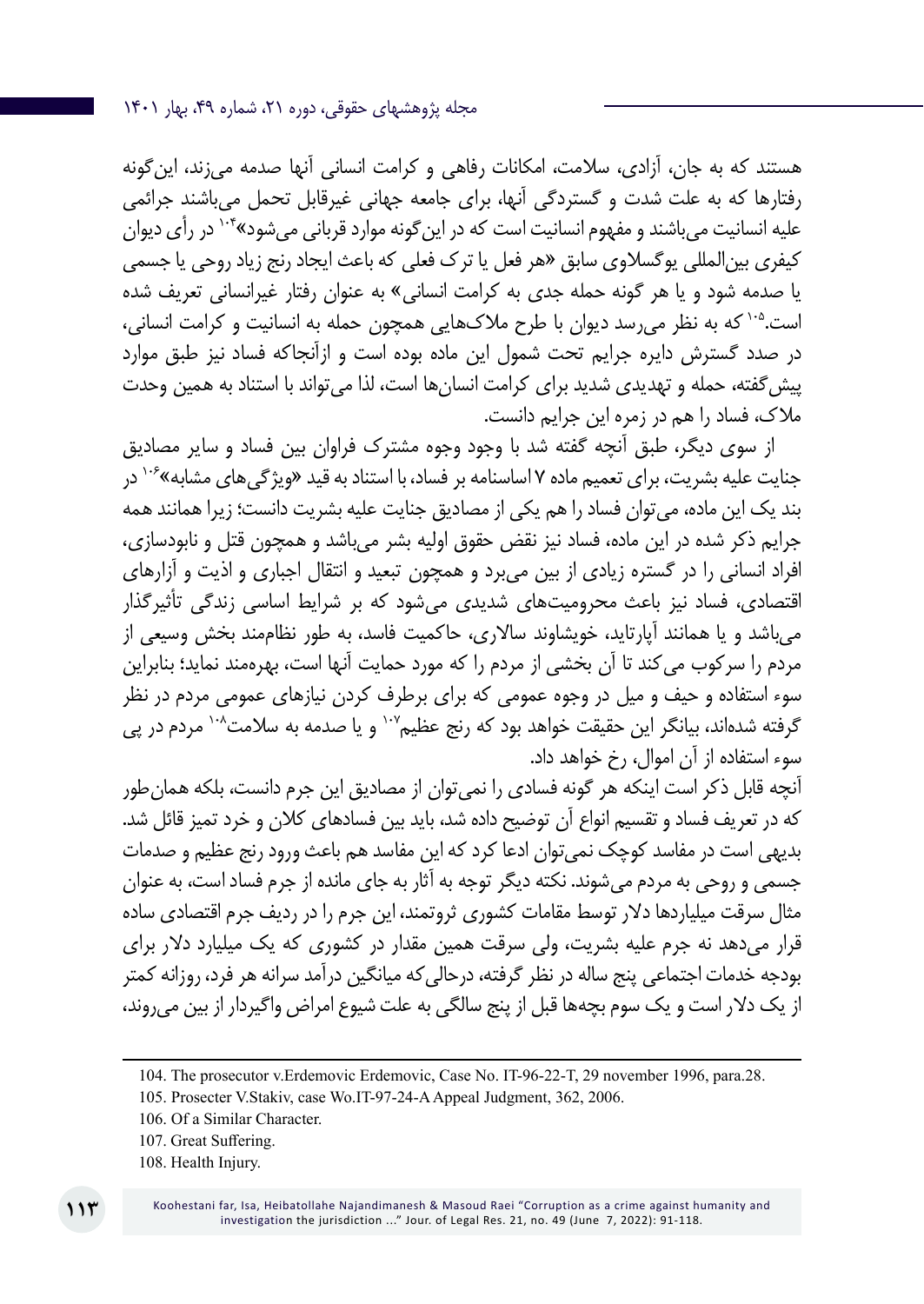جرمی علیه بشریت محسوب میشود؛ بنابراین عامل تعیینکننده در بزرگی فساد، مقدار دالرهایی که حیف و میل شدهاند، نمیباشد، بلکه میزان رنجی میباشد که این عمل از خود به جای میگذارد. اتفاقات سالهای اخیر در ونزوئال مثال واضحی برای این حقیقت است که فساد در مواردی منجر به اقداماتی میشود که میتواند از مصادیق جنایت علیه بشریت تلقی گردد. یکی از نمونههای آن تشکیل سازمانی تحت عنوان »فوریتهای بشردوستانه« در ونزوئال به منظور سوء استفادههای شخصی از آن میباشد. از سال 2016 که کنترل توزیع غذا به نظامیان سپرده شد، فسادهای متعدد ازجمله دادن رشوه برای اعطای مجوز صادرات به کشور و استفاده از معامالت صوری برای تهیه قراردادها و صورتحسابهای جعلی گسترش پیدا کرد و همچنین قیمتها به طور سرسامآوری در مورد مواد غذایی وارداتی افزایش یافت. چندین هزار تن مواد غذایی در بنادر به علت عدم پرداخت رشوه مناسب نابود شدند. خریدهای صوری و غیرواقعی مواد غذایی به منظور پولشویی انجام<br>میگرفت. مقامات نظامی در قاچاق آرد به کشور برای فروش در بازارهای سیاه نقش داشتند.<sup>۹۰۹</sup>

همه این اتفاقات زمانی رخ میداد که بخش گستردهای از مردم از سوءتغذیه و گرسنگی رنج<br>میبردند و گزارش های متعددی از قحطی وجود داشت و بیش از ۹۰٪ مردم در فقر به سر می برند<sup>۱۱۰</sup> سیاست غذایی دولت آشکارا تعهدات حقوق بشری آن را نقض میکرد. حال اگر این سیاست با علم به این وضعیت رخ میداد که نتیجه اساسی آن ثروتمند شدن مقامات عالیرتبه نظامی و دوستانشان در این جرایم سازمانیافته و همچنین بخش خصوصی میبود و همچنین با علم به اینکه باعث کمبود گسترده و جدی مواد غذایی بین مردم غیرنظامی میشود و همچنین این کمبودهای غذایی باعث ثروتمندتر شدن کسانی که درگیر با موضوع بودند میشد آیا باز هم جنایت علیه بشریت و نابودسازی جمعیت غیرنظامی نبود؟ به نظر میرسید تصمیم عامدانه جهت جلوگیری از ورود مواد غذایی به منظور افزایش مبلغ رشوه و علم به گستردگی گرسنگی و تبعات آن، این اقدامات مفسدهآمیز را در محدوده صلاحیت ماده هفت اساسنامه قرار می دهد.

#### **نتیجه**

طبق بررسیها، فساد پس از جنگ، بیشترین آثار و تبعات منفی را بر جوامع انسانی تحمیل نموده است. علیرغم تالشهای فراوان، جهت مقابله با این پدیده، تاکنون راه حل مناسب و مؤثری برای مبارزه با آن یافت نشده است. انعقاد معاهدات چندجانبه بینالمللی برای مقابله با فساد مانند پالرمو و مریدا و تشکیل سازمانهای بینالمللی و منطقهای متعدد برای این منظور، اگرچه نقطه امیدبخشی در مسیر مبارزه با فساد می باشند، ولی به علت ویژگی فساد کلان که عموماً توسط مقامات عالی رتبه ارتکاب مییابد، کشف، مستندسازی و پیگیری آن، مشکل میباشد؛ زیرا در بسیاری از موارد متهم

<sup>109.</sup> Naomi Roht Arriaza, "Venezuela, Grand Corruption, and the International Criminal Court" *UC Hastings Law, Legal Studies Research Paper Series*, Research Paper 340 (2018): 15.

<sup>110.</sup> Nicholas Casey, "It Is Unspeakable': How Maduro Used Cuban Doctors to Coerce Venezuela Voters" *The New York Times, March* 17(2019): 3.

https://www.nytimes.com/2019/03/17/world/americas/venezuela-cuban-doctors.html.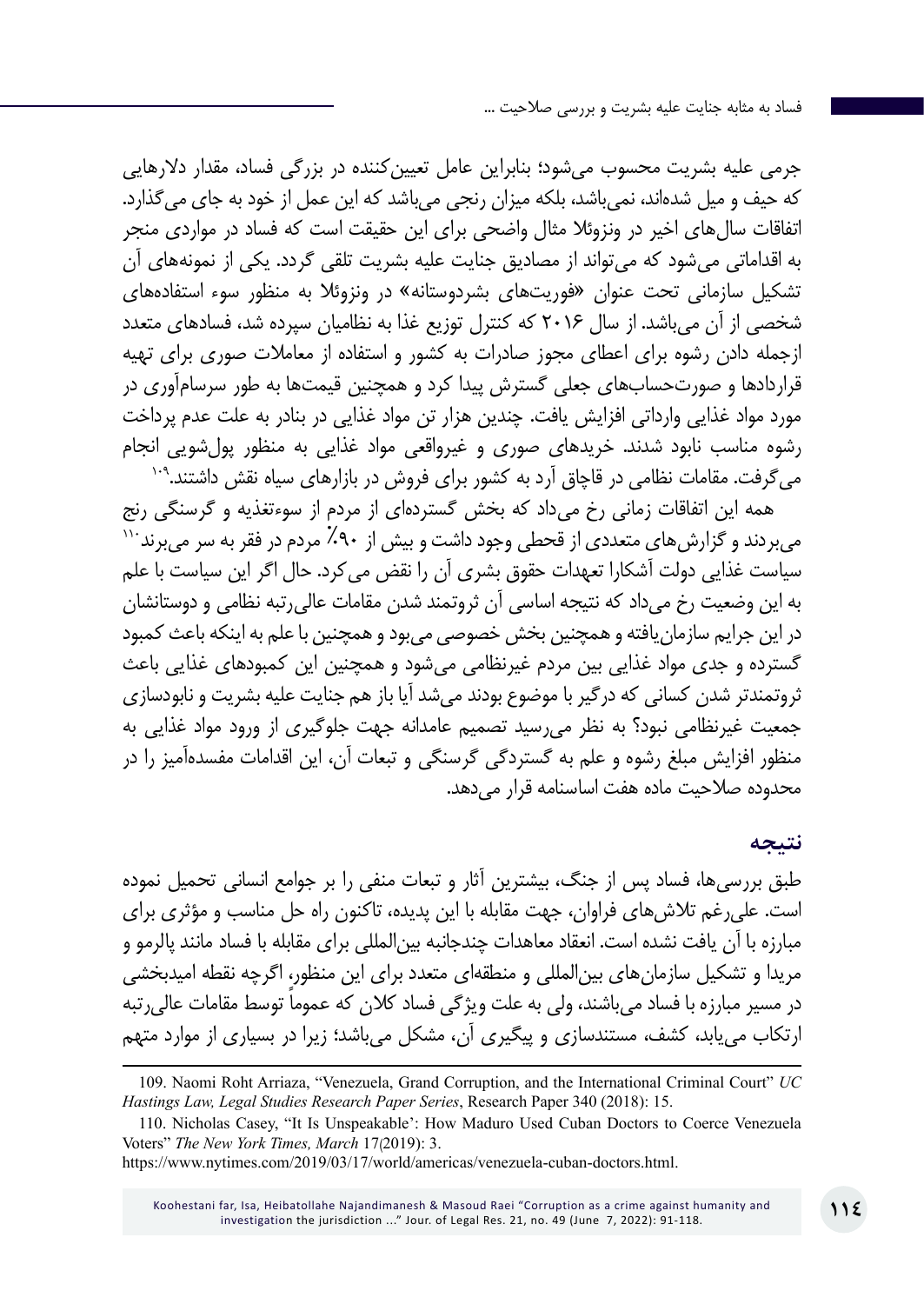مجله پژوهشهای حقوقی، دوره ،21 شماره ،49 بهار 1401

و قاضی هر دو در یک جایگاه نشستهاند که چنین وضعیتی، اجرای عدالت را دراینباره امری دشوار مه نماید.

تأسیس و تحوالت اخیر دیوان کیفری بینالمللی، این امید را در دلها زنده کرد که میتوان با استفاده از این ابزار کیفری بینالمللی، نقصان و خألیی را که در سزادهی مؤثر مفسدان و اجرای عدالت کیفری دراینباره رخ داده، جبران نمود. برخی از مواد اساسنامه نیز این امیدواری را تقویت نمود، زیرا استفاده از واژگان عام، اشارات کلی و عدم ورود به ذکر مصادیق، حاکی از این است که تدوینکنندگان این سند مهم بینالمللی، در زمان تدوین آن، به ظهور و اهمیت یافتن جرایمی همچون فساد، در آینده توجه داشتهاند، جرایمی که اگر چه به صراحت در صالحیت این دیوان قرار نگرفتهاند ولی استفاده از واژگان عام و اشارات کلی و عدم ورود تدوینکنندگان به بیان مصادیق برخی جرایم در اساسنامه، نشانگر این واقعیت است که آنها میخواستهاند با استفاده از این راهکار، توسعهای در صالحیت دیوان ایجاد نمایند.

ادبیات حاکم بر ماده هفت اساسنامه گویای این حقیقت است که نویسندگان میتوانستهاند، از استفاده واژگان عام خودداری نمایند تا هم از اشکال وجود ابهام در اساسنامه خود را رهانیده و هم بر قطعیت و اتقان آن خللی وارد نکنند ولی به نظر میرسد آنها، با توجه به مصلحتی باالتر و برتر میخواستهاند برای سزادهی مناسب و جلوگیری از بیمجازات ماندن جرایمی که از نظر آثار و تبعات همسنگ و همتراز جرایم مصرح در اساسنامه هستند، ولی مجازات مؤثری برایشان پیشبینی نشده است، تدبیری بیندیشند. نویسندگان فراوانی نیز، بر این مهم تأکید کردهاند که نظریه شمول صالاحیت دیوان کیفری بین|لمللی بر جرم فساد، نه فرضیهای صرفاً تئوریک، بلکه حقیقتی گریزناپذیر در مناسبات بینالمللی امروزی میباشد.

در مقاله حاضر از یک طرف با تعریف جنایت علیه بشریت به عنوان یکی از جنایات در صالحیت دیوان کیفری بینالمللی و بیان ویژگیهای آن و از طرف دیگر با تعریف فساد و خصوصیات آن و سپس بررسی وجوه مشترک این دو و توجه به این نکته که برای مبارزه با فساد چارهای جز همکاری مؤثر دولتها با یکدیگر نمیباشد اما آنها به دالیل مختلف ازجمله دخیل بودن سران آنها در ارتکاب مفاسد کالن، دارای عزمی قاطع برای این مبارزه نمیباشند، بر این موضوع تأکید شده که یکی از بهترین راهکارهای مقابله با فساد و جلوگیری از بیمجازات ماندن مفسدانی که آثار و تبعات رفتارشان در برخی موارد کمتر از جنایتکاران جنگی نمیباشند، با استناد به اساسنامه دیوان، گسترش شمول صالحیت آن بر این جرم و استفاده از مکانیسمهای کیفری آن برای این مقابله میباشد.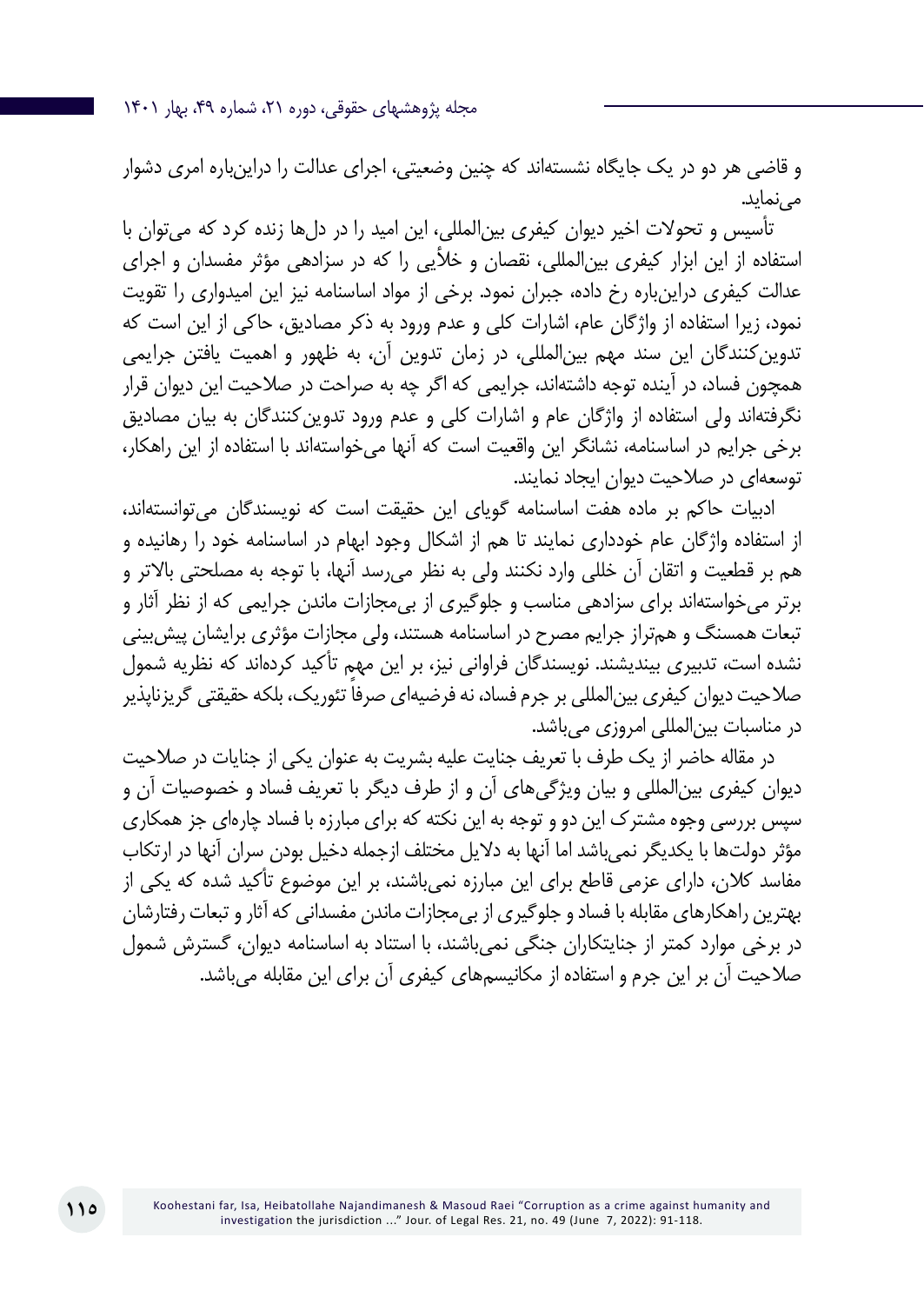## **فهرست منابع**

الف) منابع فارسی کتابها – بارگاوا، وینای. *چالش فساد در آسیا*. ویرایش اول. ترجمه علیرضا دیهیم. تهران: زمان نو، ۱۳۸۹. - ترکی، غلامعباس. و*اکاوی فساد مالی در ایران*. ویرایش اول. تهران: نشر میزان، ۱۳۹۹. - چلبی، آزاده. فساد و مقبولیت قانون. ویرایش اول. تهران: نشرنی، .1396 - دادخدایی، لیال. فساد مالی ـ اداری و سیاست جنایی مقابله با آن. ویرایش اول. تهران: نشر میزان، .1390 - دیهیم، علیرضا. درآمدی بر حقوق کیفری بینالمللی )در پرتو اساسنامه دیوان کیفری بینالمللی(. ویرایش دوم. تهران: دفتر مطالعات سیاسی و بین المللی، ۱۳۸۳. - ذاکر صالحی، غلامرضا. *راهبردهای مبارزه با فساد*. ویرایش اول. تهران: انتشارات جنگل، ١٣٨٨. - شیایزری، کیتی و کریانگ ساک. حقوق بینالملل کیفری. ویرایش اول. ترجمه بهنام یوسفیان. تهران: سازمان مطالعه و تدوین کتب علوم انسانی دانشگاهها، .1383 - عابدی جعفری، حسن. نظریههای فساد و سالمت اداری. ویرایش اول. تهران: مرکز مطالعات و برنامهریزی شهر تهران، .1395 - نژندی منش، هیبتالله. «چالش های فراروی مبارزه با فساد در حقوق بین المللی» در *مجموعه مقالات* همایش کنوانسیون سازمان ملل متحد برای مبارزه با فساد، به اهتمام انجمن ایرانی مطالعات سازمان ملل متحد. ویرایش اول. تهران: بنیاد حقوقی میزان، ۱۳۹۵. مقاالت - بیات، هما. «مفهوم جرائم علیه بشریت در اساسنامه دیوان کیفری بینالمللی». *مجله پژوهش ملل*۳۰(۱۳۹۷):  $5A-5V$ - بیگزاده، ابراهیم. »بررسی جنایت نسلکشی و جنایات بر ضد بشریت در اساسنامه دیوان کیفری بین المللی»، *مجله تحقیقات حقوقی ۲*۱ و ۲۲(۱۳۷۶): ۹۲. ب( منابع خارجی

Books

- Ackerman, Susan Rose. *Corruption and Government Causes, Consequences, and Reform*. UK: Cambridge University Press, 1999.

- Cryer, Robert. *An Introduction to International Criminal Law and Procedure*, 2<sup>nd</sup> Ed. UK: Cambridge University Press, 2010.

- Pleskovic, Boris. *Introduction on Annual World Bank Conference on Development Economics.* Washington, D.C: The World Bank, 1997.

Articles

- Aguilera, Ruth V."The Dark Side of Authority: Antecedents, Mechanisms, and Outcomes of Organizational Corruption", *Journal of Business Ethics* 7(2008): 429-450.

- Anderson, Michael. "International Money Laundering: the Need for ICC Investigative and Adjudicative Jurisdiction", *Mississippi law journal* (2013): 293-316.

- Arriaza,Naomi Roht. "Venezuela, Grand Corruption, and the International Criminal Court"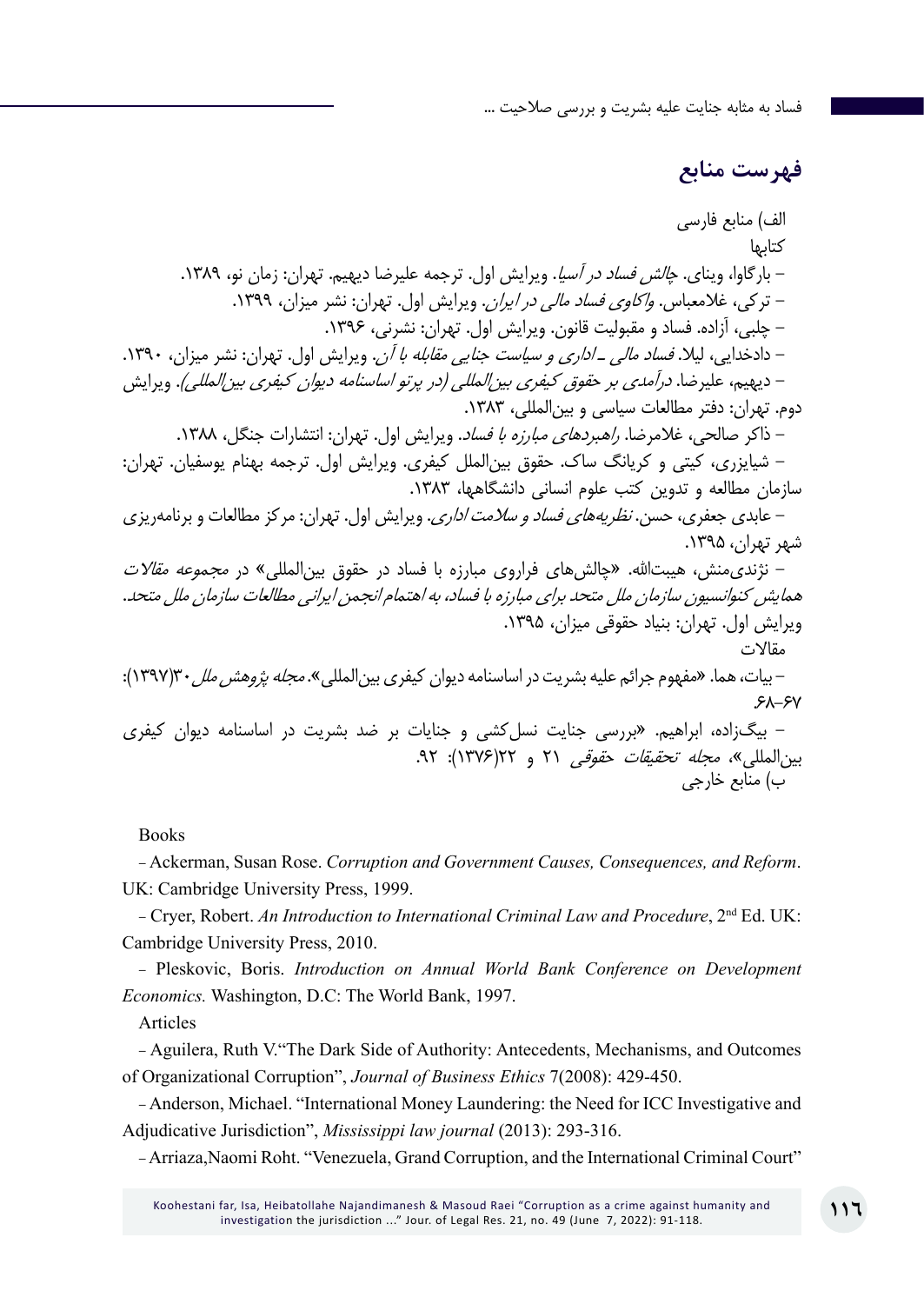#### مجله پژوهشهای حقوقی، دوره ۲۱، شماره ۴۹، بهار ۱۴۰۱

*UC Hastings Law, Legal Studies Research Paper Series, Research Pap*er 340(2018): 12-15.

- Bantekas, Ilias. "Corruption as an International Crime and Crime against Humanity, An Outline of Supplementary Criminal Justice Policies", *Journal of International Criminal Justice* 4(3)(2006): 466-487.

- Bloom, Ben. "Criminalizing Kleptocracy? The ICC as a Viable Tool in the Fight Against Grand Corruption", *American University International Law Review* 29(2014): 626-671.

- Casey, Nicholas. "It Is Unspeakable': How Maduro Used Cuban Doctors to Coerce Venezuela Voters" *The New York Times* (17)(2019), https://www.nytimes.com/2019/03/17/ world/americas/venezuela-cuban-doctors.html.

- Chetwynd, Eric and Bertram Spector. "Corruption and Poverty: A Review of Recent Literature" Management Systems International, Washington, DC 20024 USA, (2003): 2-5.

- Gegout, Catherine. "The International Criminal Court: limits, potential and conditions for the promotion of justice and peace". *Third World Quarterly* 34(5)(2013): 800-818.

- Gupta, Sanjeev. "Dose Corruption Affects Income Inequality and Poverty? ". *IMF Working Paper* (1998): 7.

- international criminal Tribunal for Rwanda, Prosecutor V. Akayes, Para.578, https://unictr. irmct.org/sites/unictr.org/files/case-documents/ictr-96-4/trial-judgements/en/980902.pdf

- international criminal Tribunal for Rwanda, The prosecutor v. Kayishema, Case No. ICTR-9S-l-T, 21 May 1999, para.151. https://unictr.irmct.org/sites/unictr.org/files/case-documents/ ictr-95-1/appeals-chamber-judgements/en/010601.pdf.

- International Tribunal for the Prosecution of Persons Responsible for Serious Violations of International Humanitarian Law Committed in the Territory of The Former Yugoslavia since 1991, Prosecter V.Stakiv, case Wo.IT-97-24-A Appeal Judgment, 362, 2006, https://www.icty. org/x/cases/stakic/acjug/en/sta-aj060322e.pdf.

- International Tribunal for the Prosecution of Persons Responsible for Serious Violations of International Humanitarian Law Committed in the Territory of The Former Yugoslavia since 1991, The prosecutor v. Blaški´c ICTY T. Ch. I 3.3.2000 para. 206, https://www.icty.org/x/ cases/blaskic/tjug/en/bla-tj000303e.pdf

- International Tribunal for the Prosecution of Persons Responsible for Serious Violations of International Humanitarian Law Committed in the Territory of The Former Yugoslavia since 1991, The prosecutor v.Konavac ICTY T.ch 12.6.2002 Para. 86. https://www.icty.org/x/cases/ kunarac/acjug/en/kun-aj020612e.pdf

- International Tribunal for the Prosecution of Persons Responsible for Serious Violations of International Humanitarian Law Committed in the Territory of The Former Yugoslavia since 1991, The Prosecutor v. Kuperskic and Others, Case No. IT-95-16-T, 14 January 2000, Para.506. https://www.icty.org/x/cases/kupreskic/tjug/en/kup-tj000114e.pdf.

- International Tribunal for the Prosecution of Persons Responsible for Serious Violations of International Humanitarian Law Committed in the Territory of The Former Yugoslavia